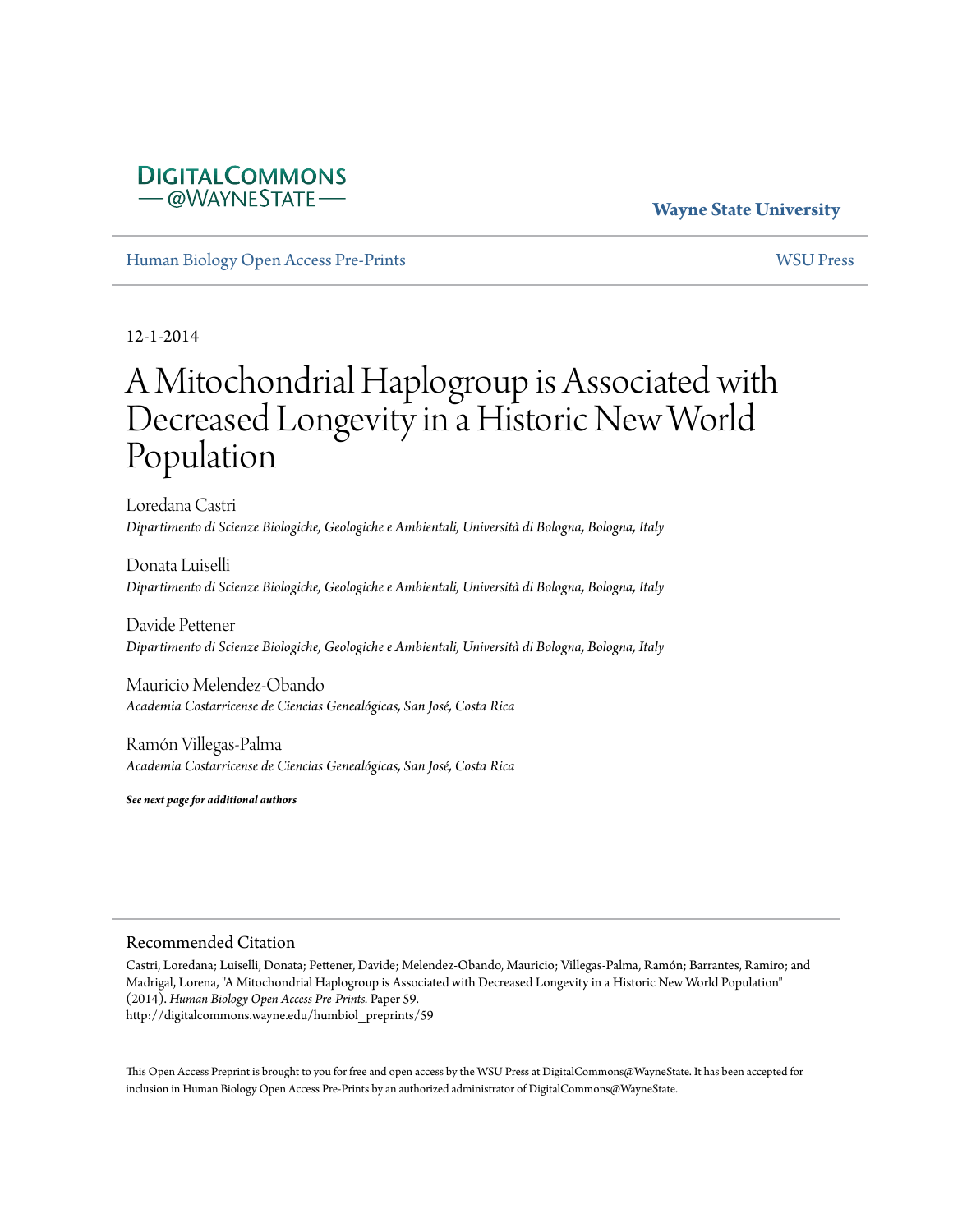#### **Authors**

Loredana Castri, Donata Luiselli, Davide Pettener, Mauricio Melendez-Obando, Ramón Villegas-Palma, Ramiro Barrantes, and Lorena Madrigal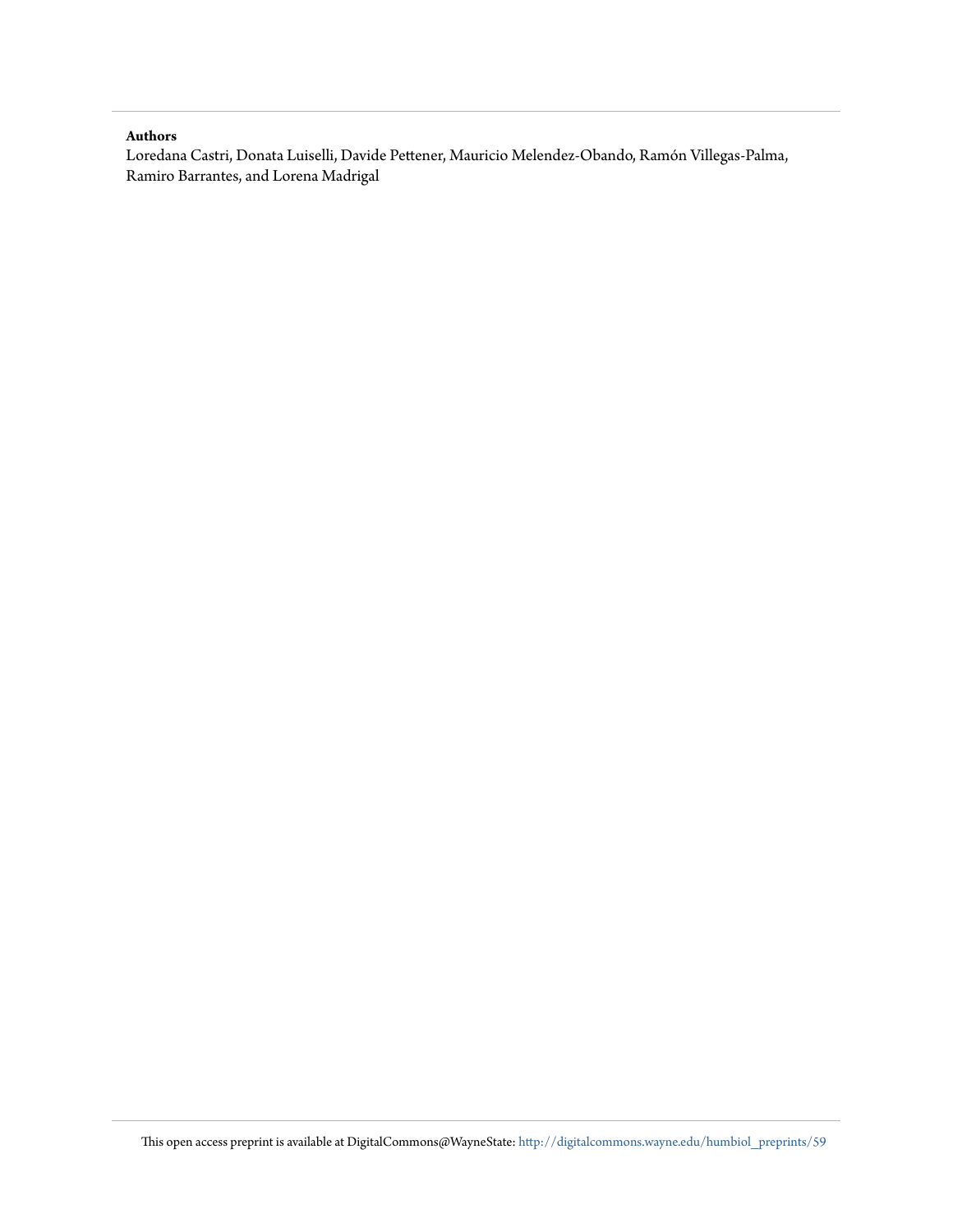## **A Mitochondrial Haplogroup is Associated with Decreased Longevity in a Historic New World Population**

Loredana Castri<sup>1</sup>, Donata Luiselli<sup>1</sup>, Davide Pettener<sup>1</sup>, Mauricio Melendez-Obando<sup>2</sup>, Ramón Villegas-Palma<sup>2</sup>, Ramiro Barrantes<sup>3</sup>, Lorena Madrigal\*<sup>4</sup>

<sup>1</sup>Dipartimento di Scienze Biologiche, Geologiche e Ambientali, Università di Bologna, Bologna, Italy

<sup>2</sup> Academia Costarricense de Ciencias Genealógicas, San José, Costa Rica

<sup>3</sup>Escuela de Biología, Universidad de Costa Rica, San José, Costa Rica.

<sup>4</sup>Department of Anthropology, University of South Florida, Tampa, FL, USA.

\*Correspondence to: Lorena Madrigal, University of South Florida, Department of

Anthropology, 4202 E. Fowler Avenue, Tampa, FL 33620. E-mail: madrigal@usf.edu.

#### **Key words: mtDNA haplogroup affects longevity.**

#### **Abstract**

Interest in mitochondrial influences on extended longevity has been mounting, as demonstrated by a growing literature. Such work has demonstrated that some haplogroups are associated with increased longevity and that such associations are population-specific. Most previous work however, suffers from the methodological shortcoming that long-lived individuals are compared with "controls" who are born decades after the aged individuals were. The only true controls of the elderly are people who were born on the same time period, but who did not have extended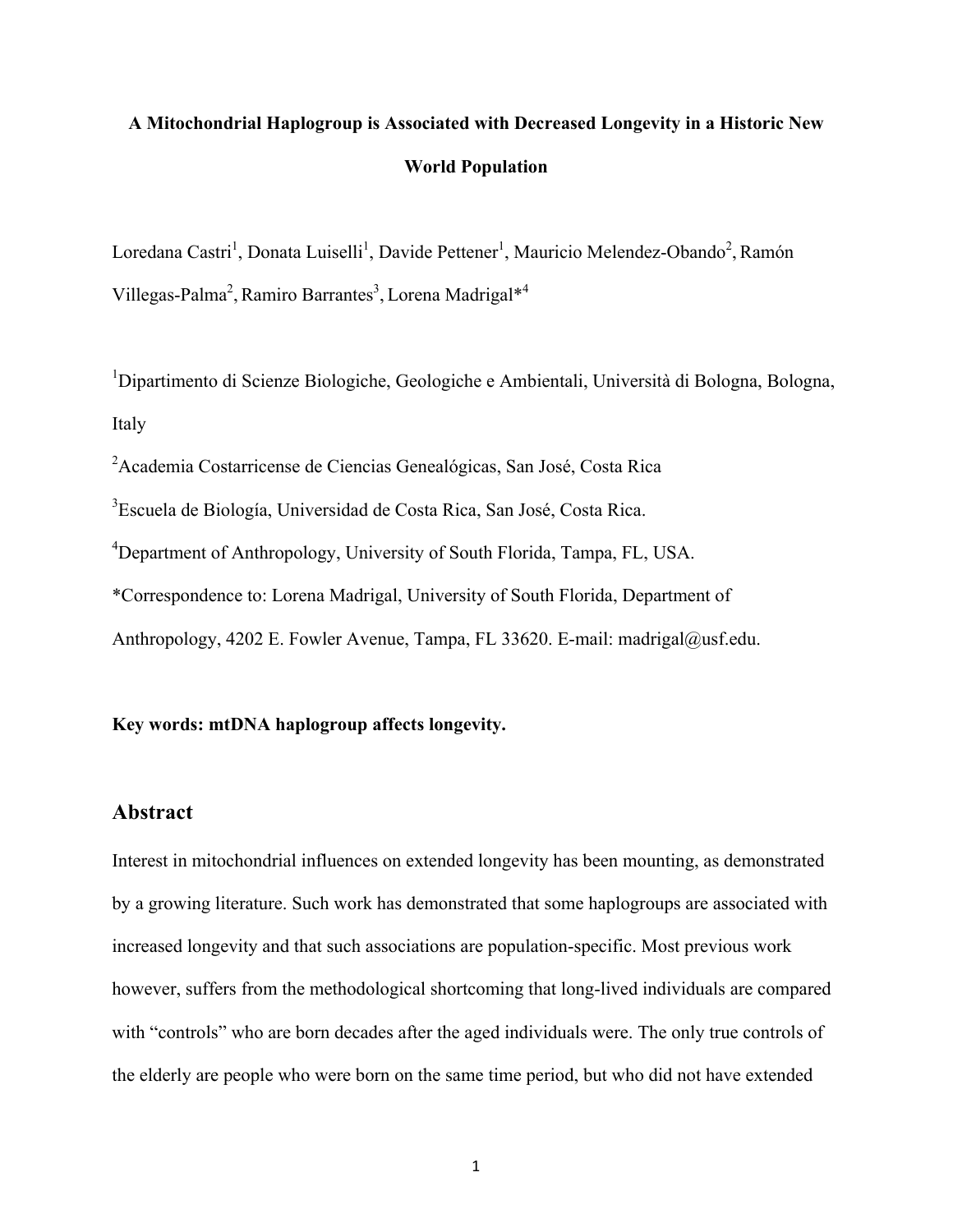longevity. Here we present results of a study in which we are able to test if longevity is independent of haplogroup type, controlling for time period, by using mitochondrial DNA genealogies. Since mtDNA does not recombine, we know the mtDNA haplogroup of the maternal ancestors of our living participants. Therefore, we compare the haplogroup of people with and without extended longevity, who were born during the same time period. Our sample is an admixed New World population which has haplogroups of Amerindian, European and African origin. We show that women who belong to Amerindian, European and African haplogroups do not differ in their mean longevity. Therefore, to the extent that ethnicity was tied in this population to mtDNA make up, such ethnicity did not impact longevity. In support of previous suggestions that the link between mtDNA haplogroups and longevity is specific to the population being studied, we found an association between haplogroup C and decreased longevity. Interestingly, the lifetime reproductive success and the number of grandchildren produced via a daughter of women with haplogroup C are not reduced. Our diachronic approach to the mtDNA and longevity link allowed us to determine that the same haplogroup is associated with decreased longevity during different time periods, and allowed us to compare the haplogroup of short and long-lived individuals born during the same time period. By controlling for time period, we minimize the effect of different cultural and ecological environments on differential longevity. With our diachronic approach, we investigate the mtDNA and longevity link with a biocultural perspective.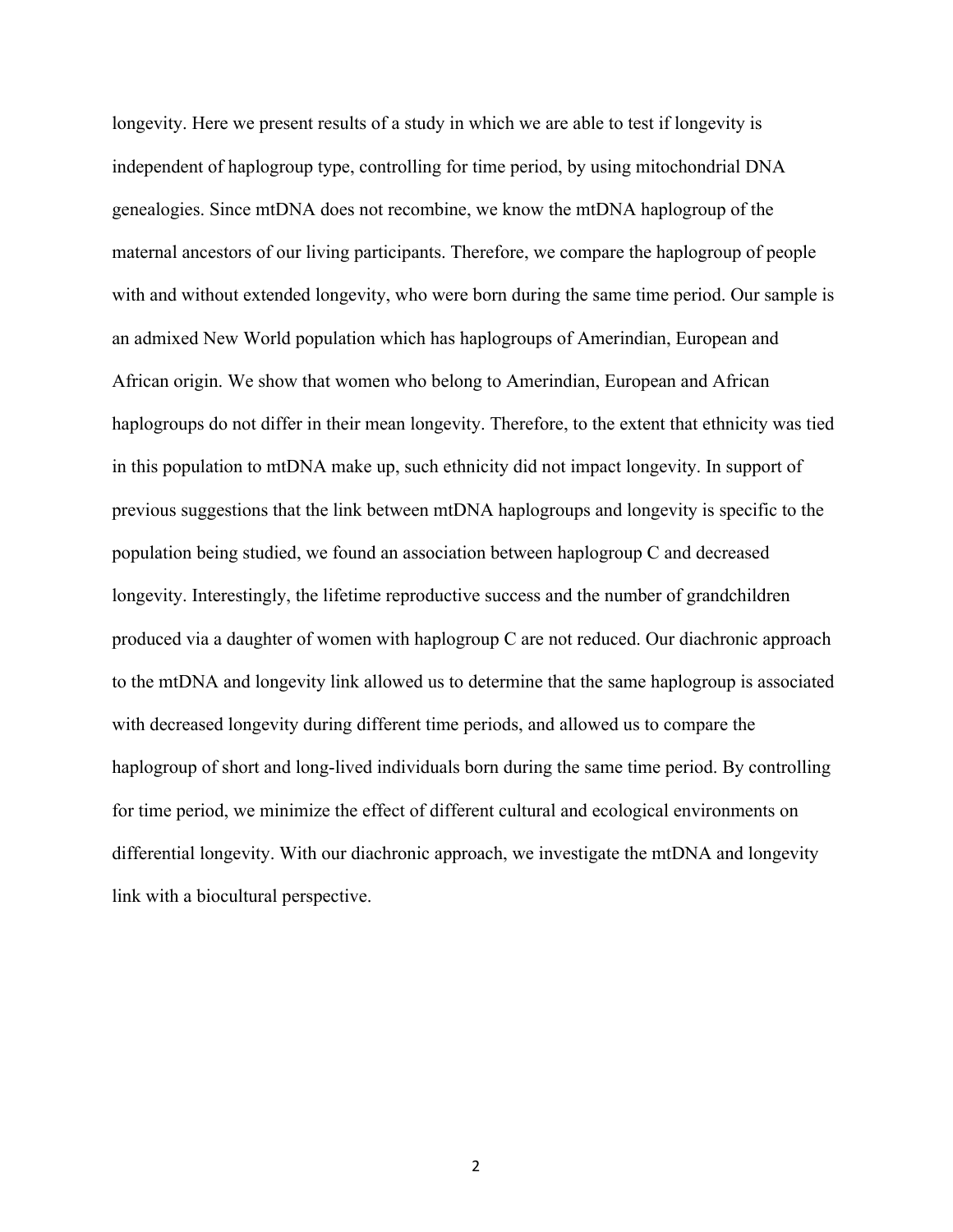The possible role of the mitochondria in extending longevity has been investigated recently. Some researchers have chosen to focus on specific longevity-associated polymorphisms (LAPS) or have sequenced entire chromosomal regions (Castri et al., 2009; Lv et al., 2010; Nijiati et al., 2013; Raule et al., 2014; von Wurmb-Schwark et al., 2010; Yang et al., 2012), finding associations between markers and extended longevity. Others have chosen to focus on haplogroups, reporting that some haplogroups extend longevity (Cai et al., 2009; Courtenay et al., 2012; Dominguez-Garrido et al., 2009; Feng et al., 2011; Guney, Ak, Atay, Ozkaya, & Aydin, 2014; Nishigaki, Fuku, & Tanaka, 2010). A few papers report no association between mtDNA haplogroups and longevity (Costa et al., 2009; Pinos et al., 2012), and no paper reports a negative effect of mtDNA haplogroups on longevity. A review of these papers indicates that the association between markers such as the C150T SNP and extended longevity is well established [see (Castri et al., 2009) and references therein], while the association between haplogroups and longevity is population-specific (Raule et al., 2014; Zapico & Ubelaker, 2013). Unfortunately, haplogroup and longevity studies have been limited to a small number of populations, predominantly Chinese (Cai et al., 2009; Feng et al., 2011; Lv et al., 2010; Yang et al., 2012), Japanese (Nishigaki et al., 2010), and European (Courtenay et al., 2012; Dominguez-Garrido et al., 2009; Guney et al., 2014; Pinos et al., 2012) [see (Castri et al., 2009) for older citations] and have only worked with living subjects. It is striking that even though there is a large literature reporting Amerindian haplogroups (Carvajal-Carmona et al., 2003; Gomez-Carballa et al., 2012; Kashani et al., 2012; Kolman & Bermingham, 1997; Martinez-Cortes et al., 2013; Mizuno et al., 2014; Rickards, Martinez-Labarga, Lum, De Stefano, & Cann, 1999; Sandoval et al., 2009; Sans, Figueiro, & Hidalgo, 2012; Santos, Ward, & Barrantes, 1994), no study before us has determined if haplogroup affects longevity in an Amerindian-derived population. A cross-cultural and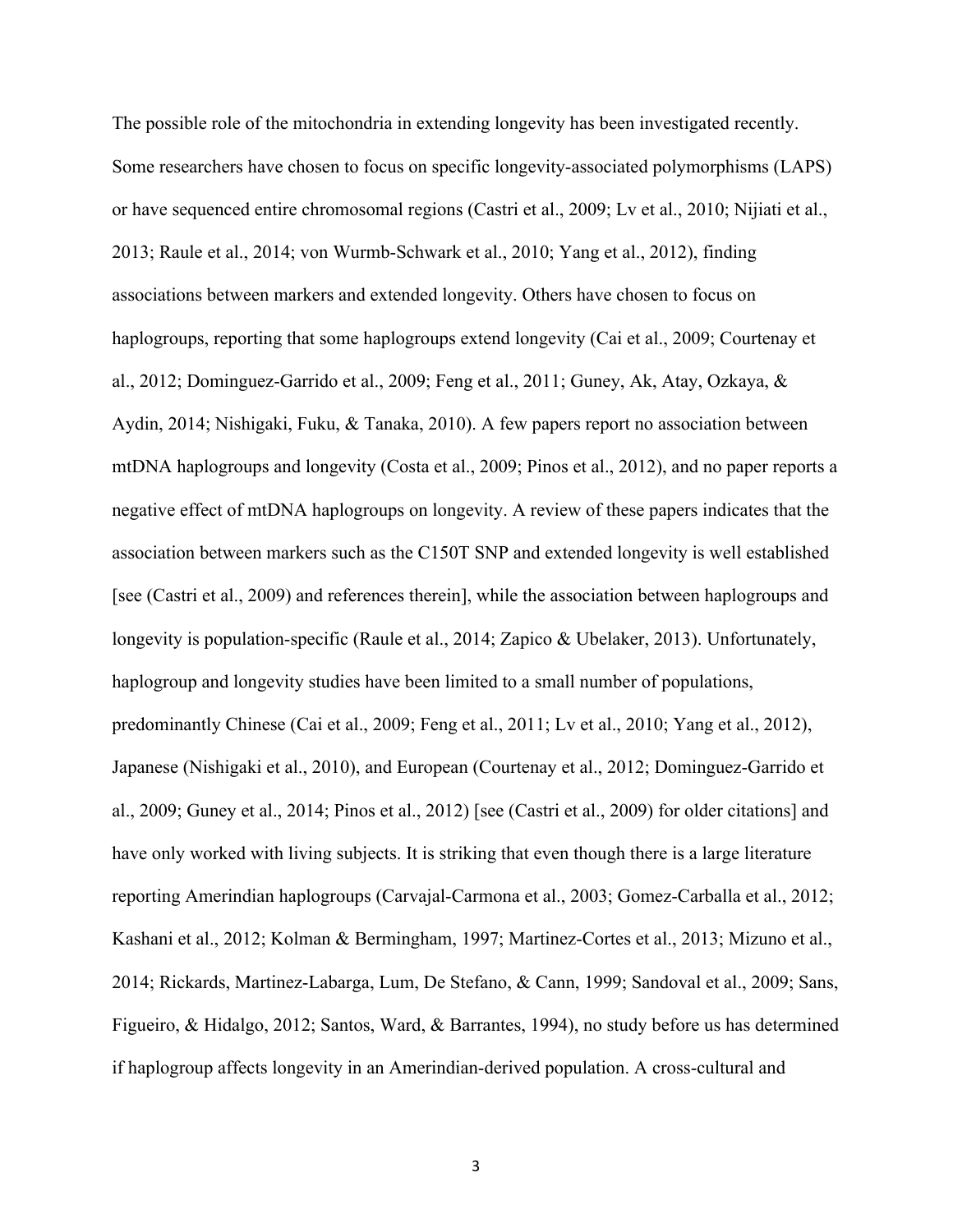biocultural approach to the study of the link between longevity and mtDNA haplogroups demands the inclusion of diverse populations. Otherwise, we do not have a complete view of the effects of cultural and genetic variation on human longevity.

A problem of studies on the link between mtDNA haplogroups and longevity is that they usually work with living subjects. Therefore, we do not know if the association between extended longevity and haplogroup reported by these papers would have been in place in previous centuries, under a different historical and ecological setting. As Lewis and Brunner note, any genetic influence on longevity is likely to vary by time and place (Lewis & Brunner, 2004).

A common methodological problem of these studies is the lack of correspondence between the generation of controls and long-lived subjects, because the controls are decades younger than are aged subjects (Cai et al., 2009; Nijiati et al., 2013; Pinos et al., 2012). The only true controls of long-lived subjects are those who were born during the same time period and lived in the same ecological and socio-cultural milieu as did aged subjects, but who did not have extended longevity (Castri et al., 2009; Lewis & Brunner, 2004).

A question left unanswered by most of the papers on the effect of mtDNA make up on longevity is whether long-lived individuals have increased lifetime reproductive success (LRS) and contribution to the next generation. If longevity is advantageous from a Darwinian-fitness perspective, we should expect to see a positive effect of extended longevity on the reproductive success of long-lived individuals. Therefore the advantageous mtDNA marker should be under positive selection and little additive genetic variance should be left in the gene pool (L. Madrigal, Relethford, & Crawford, 2003). Life time reproductive success has been used as a proxy for fitness among pre-industrial (Gillespie, Russell, & Lummaa, 2013) and industrial (Zietsch, Kuja-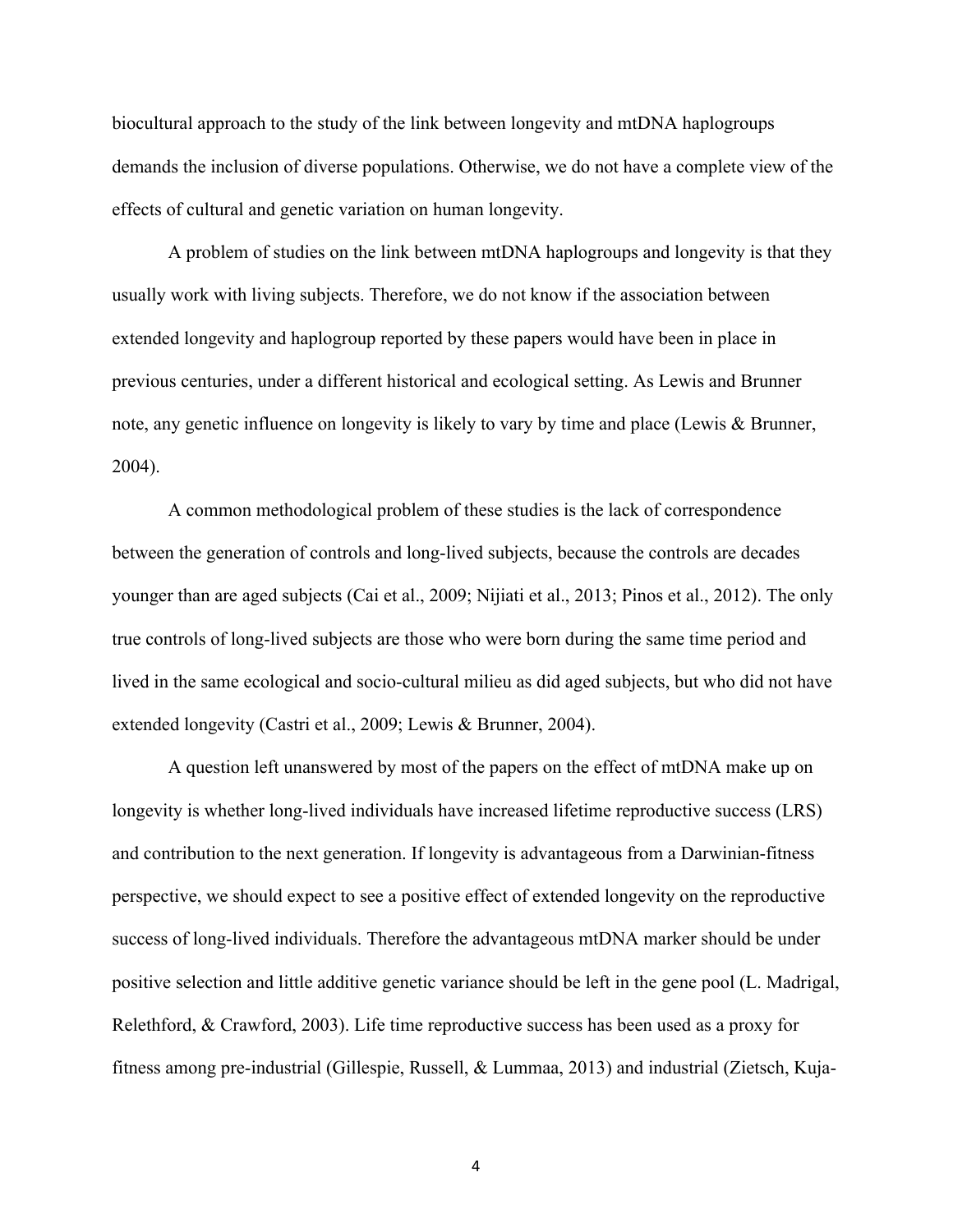Halkola, Walum, & Verweij, 2014) populations. In fact, Zietsch et al. (2014) note that LRS is a valid proxy for fitness in a population that overlaps in time with the one analyzed in this paper.

Here we determine if there are mitochondrial haplogroups associated with longevity, lifetime reproductive success and number of grandchildren in a historic admixed New World population, controlling for time period. By using mtDNA lineages and genealogical methods, we are able to compare the longevity of the haplogroups in previous centuries. In an effort to determine if ethnicity is associated with fitness, we also test if European, African and Amerindian haplogroups have higher lifetime reproductive success or longevity.

#### **Materials and Methods**

The data consist of maternal genealogies started from 152 living subjects, all of whom lived in Atenas, Costa Rica. These participants were enrolled in the study using a random sampling strategy. Only adults able to give informed consent were recruited. The project was approved by the committee on bioethics of the University of South Florida and the Universidad de Costa Rica. The genealogies were reconstructed with records obtained from the Church Chancery and the National Document Register. Fieldwork, data collection and genealogical methods for the reconstruction of the genealogies are described elsewhere (Lorena Madrigal & Melendez-Obando, 2008). MtDNA was extracted from 152 blood samples with standard procedures. The HVR-I of the mtDNA control region was amplified by PCR between nps 16024–16383 using primers H16401 and L15997. Both strands of the HVR-I were sequenced. In addition, seven binary PCR-restriction fragment length polymorphisms were typed, known to be specific to maternal lineages within America, Europe, and Africa, in order to help define the haplogroups,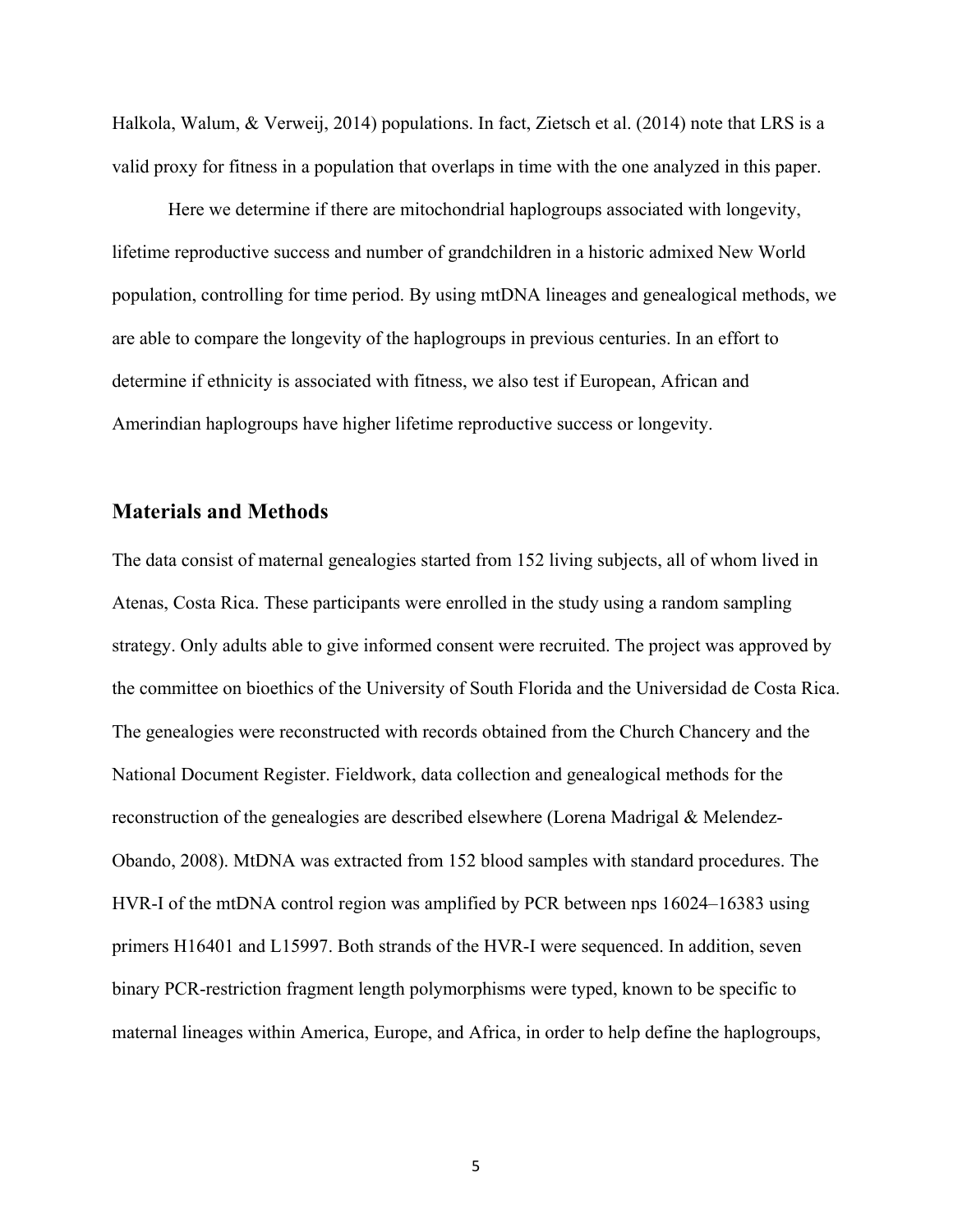namely 1663HaeIII, 13592HpaI, 110397AluI,110871MnlI, 211251 Tsp509I, 113262 AluI, 214766 MseI,and the COII/tRNAlys 9-bp deletion (Castri et al., 2009).

When genealogies coalesced on the same woman, she and her ancestors were counted only once for statistical analyses. Most genealogies are at least seven generations long, two are seventeen and thirteen generations long, and six are sixteen, fifteen, twelve and eleven generations long. Considering all individuals across all generations and all lineages, we have 1172 individuals in our data set. Several families extend back to the 1500's, as shown in figure 1.

Lifetime reproductive success is defined as the number of children produced who survived by the time of the woman's death. In their paper considering proxies of reproductive success, Strassman and Gillespie (2003) favor using the method we use here, that is, the number of offspring at time of censoring. In our study, censoring occurs with the woman's death (Strassmann & Gillespie, 2003). Number of grandchildren is defined as lifetime reproductive success (LRS) of one of the woman's daughters. We acknowledge that a better measure of grand maternal reproductive success would have been the number of children produced by all of the woman's daughters. However, we only have information on one of each woman's daughter's LRS, one of her daughter's LRS, and so forth, having started from the living participant and tracing her maternal genealogy back in time. The living women included in the present analysis were born in 1940 or before so that by the time of data collection (2003–2004) they were past their reproductive period.

The genealogical data were divided by twenty-year "generations", by century and half century, to control for time period. Long-lived individuals were defined as living 80 years or more, while short-lived individuals were defined as living 40 years or less. As De Benedictis et al (2001) note, any definition of longevity is quite arbitrary (De Benedictis et al., 2001).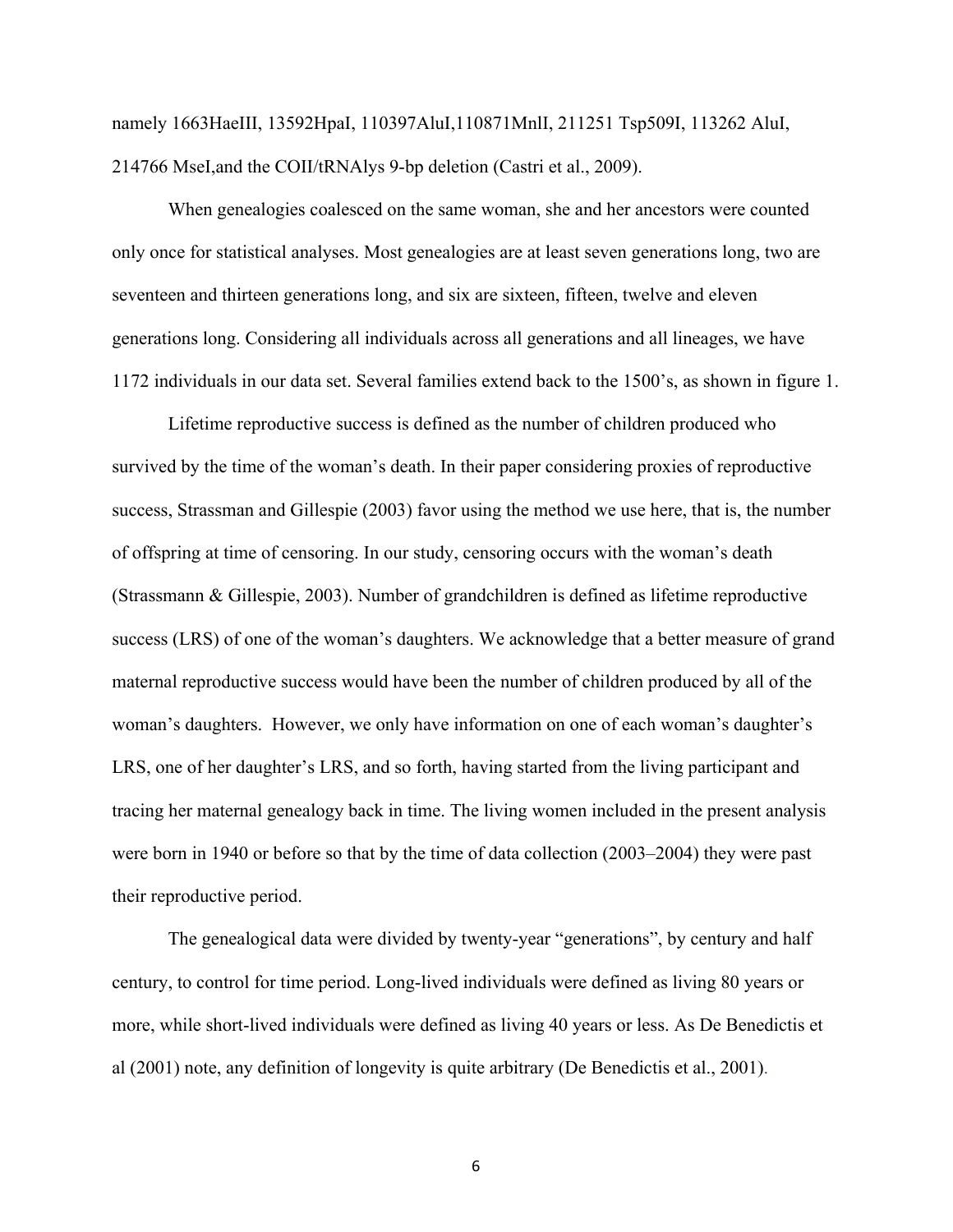However, the 80+ cut off point is frequently used in the longevity-mtDNA literature [see (Castri et al., 2009) and references therein]; (Dominguez-Garrido et al., 2009; Niemi et al., 2005; Yang et al., 2012). The  $\leq 40$  cut off point was chosen approximately following De Benedictis et al. (De Benedictis et al., 1999).

Frequency of haplogroups by longevity category (long-lived or short-lived) was tested with Fisher's exact test. Fisher's test is ideally suited for small sample sizes, as well as being extremely conservative (Niemi et al., 2005). Fisher's exact test is applied to a 2X2 table, which tests if longevity is significantly different in two haplogroups. We also compute the relative risk of dying in a certain longevity category by haplogroup. In the context of this paper, the relative risk (RR) is the ratio of the probability of an event occurring (death) in an exposed group (belonging to a haplogroup) to the probability of the event occurring in a comparison, nonexposed group (belonging to another haplogroup).

The mean longevity of haplogroups of Amerindian, European and African origin was compared with a non-parametric ANOVA. Normality of variables was tested with the Shapiro-Wilks test. Significance was declared with a Bonferroni-corrected value equal to 0.002 (Morrison, 1976). All statistical analysis was performed with SAS 9.4.

#### **Results**

As would be expected in an admixed New World population, our participants carry mitochondrial haplogroups from Native American, European and African origins, with an overwhelming preponderance of Amerindian haplogroups (88.82%). The most frequent Amerindian haplogroups are A (47.37%) and B (38.16%), whereas C and D are present at low frequencies (1.32 and 1.97% respectively). The remaining haplogroups are European, namely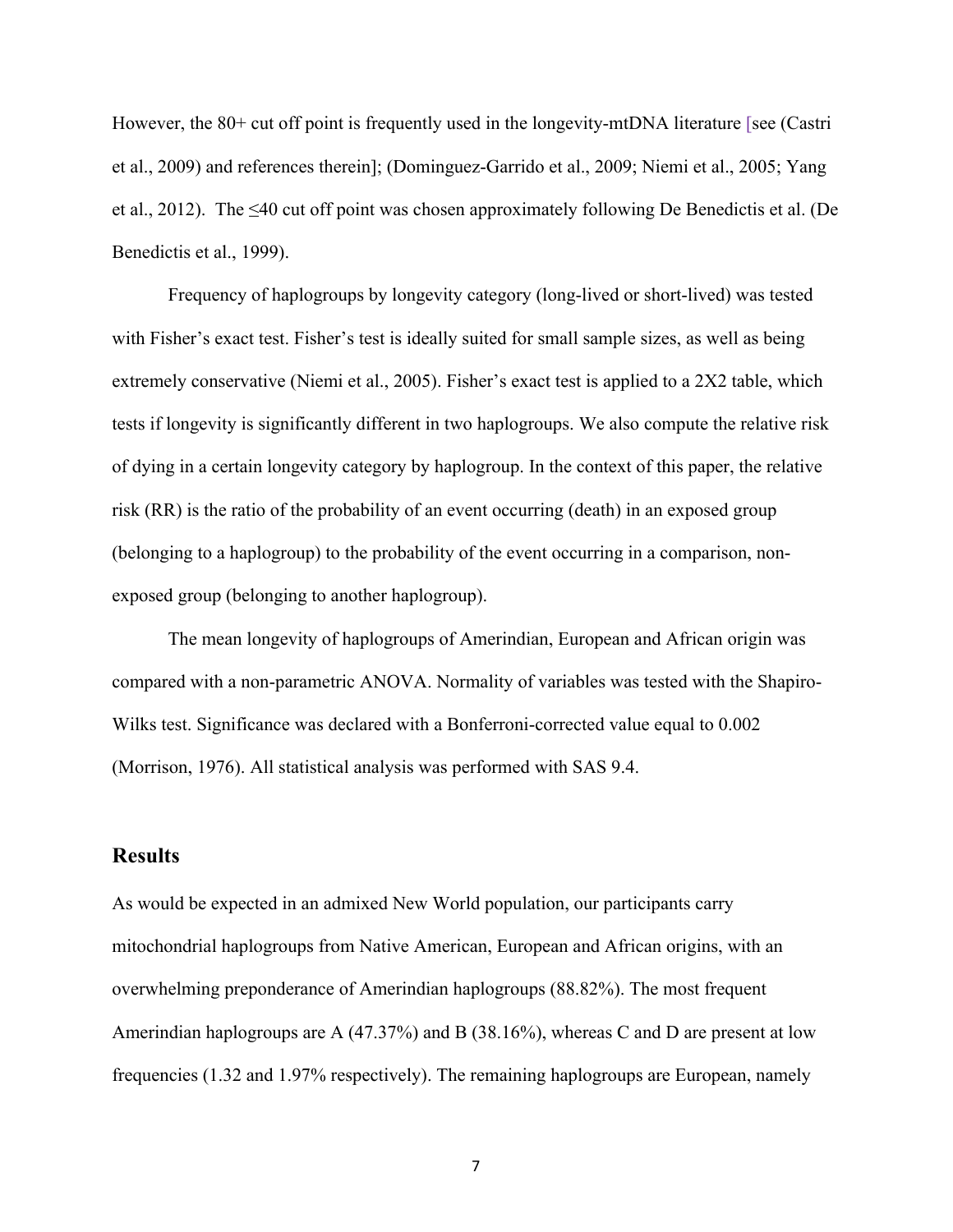haplogroups H (7.89%) and J (2.63%), while one haplogroup is African, namely haplogroup L4g  $(0.66\%)$  [see (Castri et al., 2009) for more details].

Table 1 shows descriptive statistics for longevity, LRS and number of grandchildren for the entire period and divided by century of birth. From 1500's to the 1900's, longevity increased linearly, while LRS increased dramatically after the 1700's, possibly indicating an improvement in life conditions. The number of grandchildren for 1900–1940 is low, an indication that the daughter of the woman had not finished or was controlling her fertility. Tests of normality indicate that LRS, number of grandchildren and longevity are not normally-distributed for two of the three centuries and for the entire period. The sample size for the entire period does not equal the sample sizes by century because of missing observations.

Table 2 shows the sample size, mean longevity, lifetime reproductive success (LRS) and number of grandchildren by haplogroup for the entire time period. Although both LRS and number of grandchildren are extremely similar across all haplogroups ( $p>0.05$ ), longevity is not. The mean longevity of haplogroup C is in stark contrast with that of all other haplogroups at 44.5 years of age, while the mean longevity of all the other haplogroups is at least 62 (see figure 2). The low mean longevity of haplogroup C is not due to an outlier, as all but one of the women had a longevity of less than 62 years. Neither is the decreased longevity of haplogroup C due to these women living during an earlier time period. In fact, the earliest year of birth of haplogroup C women was 1826. Therefore, the short mean longevity of these subjects is not due to their having been born in the 1500's, 1600's or 1700's. Because of the non-normality of the variables and the Bonferroni-corrected statistical cut-off point, , results of an ANOVA indicating that the mean longevity by haplogroup for the entire period is significantly different  $(F=2.34, p=0.02;$ Figure 2) are not taken too seriously. When the same comparison was performed with a non-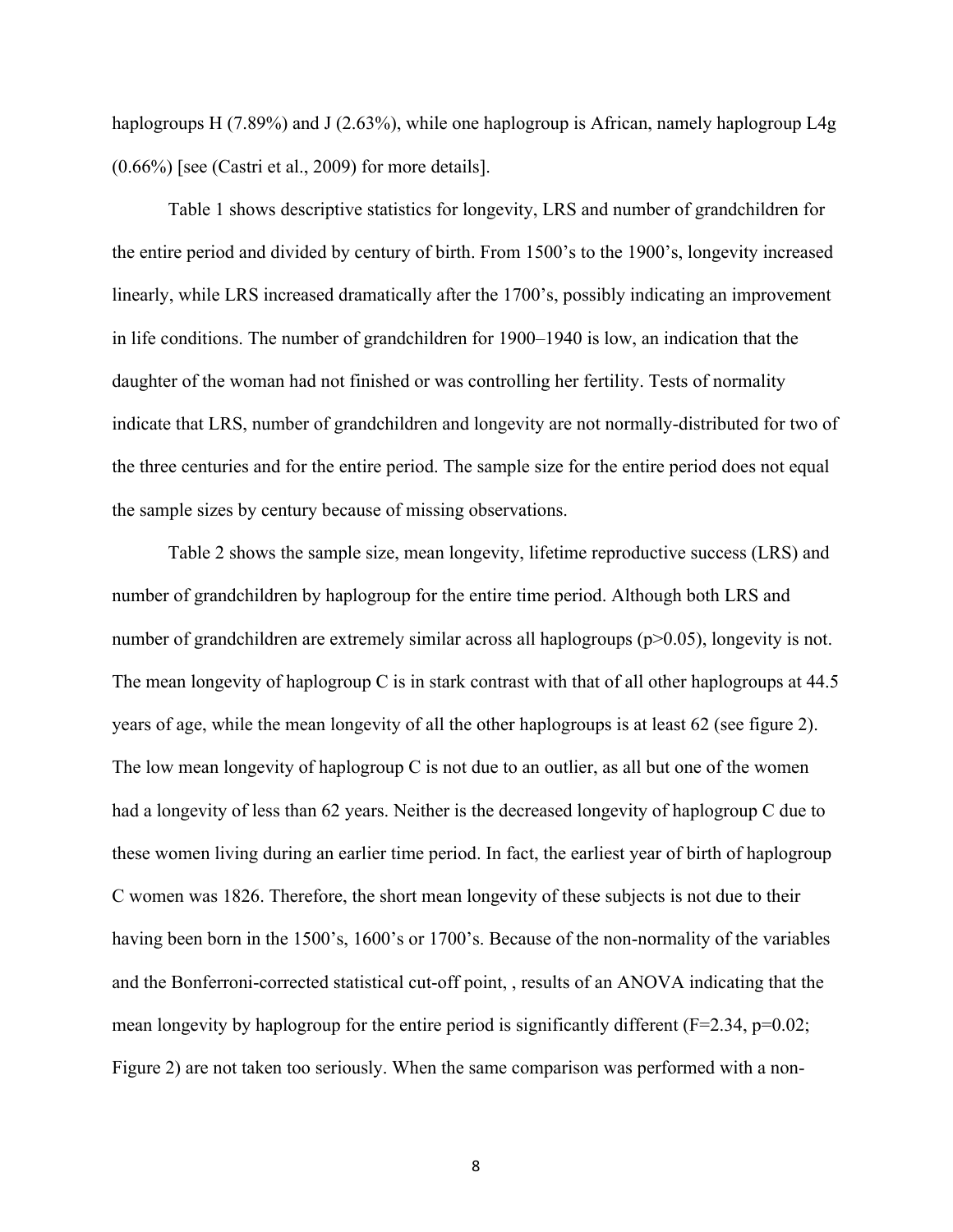parametric ANOVA by century and for the entire period, the results were not significant (data not shown).

Results of Fisher's exact test indicate that haplogroup C has a greater probability of dying young (at or before 40) than does haplogroup A ( $p = 0.0002$ ). Similar tests yielded nonsignificant results between haplogroup C and B, H, J and D. We obtained relative risks of dying young for haplogroup C in comparison with the other haplogroups. The relative risk was significant (did not overlap with one) for haplogroups C and A ( $RR=0.026$ ,  $95\%$  CL=0.0065– 0.1032) and for haplogroups C and B (RR=0.2475, 95% CL=0.1026–0.5969). These relative risks mean that exposure (being in haplogroup C) is significantly associated with decreased longevity (the category of interest).

It was of interest to determine if mtDNA haplogroups of European, Amerindian and African origin had significantly different longevity, LRS and number of grandchildren. A generation, half-century and century comparison of longevity, LRS and number of grandchildren by haplogroup of origin was not possible because of the small sample sizes from Europe and Africa. Therefore, we grouped women of all time periods into one of three groups: European, Amerindian and African according to their haplogroup. A non-parametric comparison of longevity, LRS and number of grandchildren yielded non-significant results (data not shown). These results indicate that to the extent that ethnicity was linked to haplogroup origin, it did not affect the longevity or reproductive outcome of the women.

#### **Discussion**

To what extent is longevity influenced by one's mtDNA make up? Researchers have shown that several mtDNA haplogroups are associated with increased longevity, but that these associations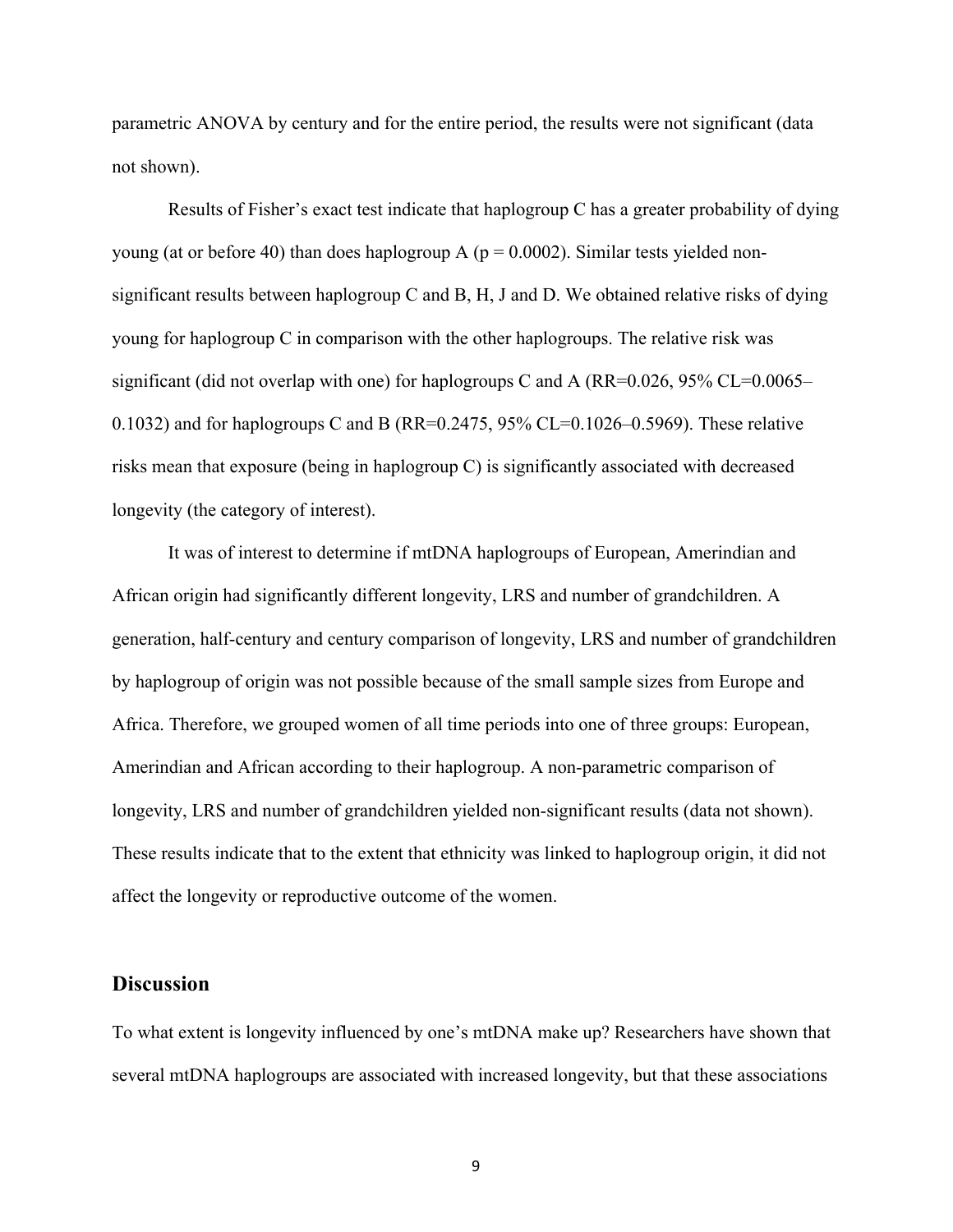are population-specific. Previously, Castrì et al. had shown the presence of longevity-associated polymorphisms (LAPS) in this data set (Castri et al., 2009). Here we focus on the question of haplogroup and ethnic effects on longevity and lifetime reproductive success. We collected data on living people and reconstructed their mitochondrial genealogies, reaching in a few cases to the 1500's. This allows us to look at longevity and reproductive success with a diachronic perspective. Indeed, whereas all previous research on mtDNA haplogroup and longevity focused on living people, we looked at the relationship between mtDNA haplogroup, longevity and reproductive success in living as well as in dead subjects. It is important to look at populations of different time periods because otherwise we do not know if results indicating a link between a mtDNA haplogroup and longevity are specific to a particular historical, cultural and ecological setting. A strength of this paper is its historical perspective.

We are also the first group to study the relationship between mtDNA haplogroup, longevity and reproductive success in a New World admixed population, which includes haplogroups from Amerindian, European and African origin. It is important to investigate populations of different origins so that we determine whether results indicating a link between a mtDNA haplogroup and longevity are population-specific. Our data gave us the opportunity of asking whether the haplogroups of European origin had an increased longevity, as would be expected if European sectors of the community had better access to resources. We found no such advantage, which suggests that **if** ethnicity was tied to mitochondrial origin, ethnicity did not affect longevity, LRS and the number of grandchildren produced. A strength of this paper is its admixed New World sample.

We found a difference of 25 years between the mean longevity of haplogroup C and the combined mean of all other haplogroups. When we compared the frequency of individuals who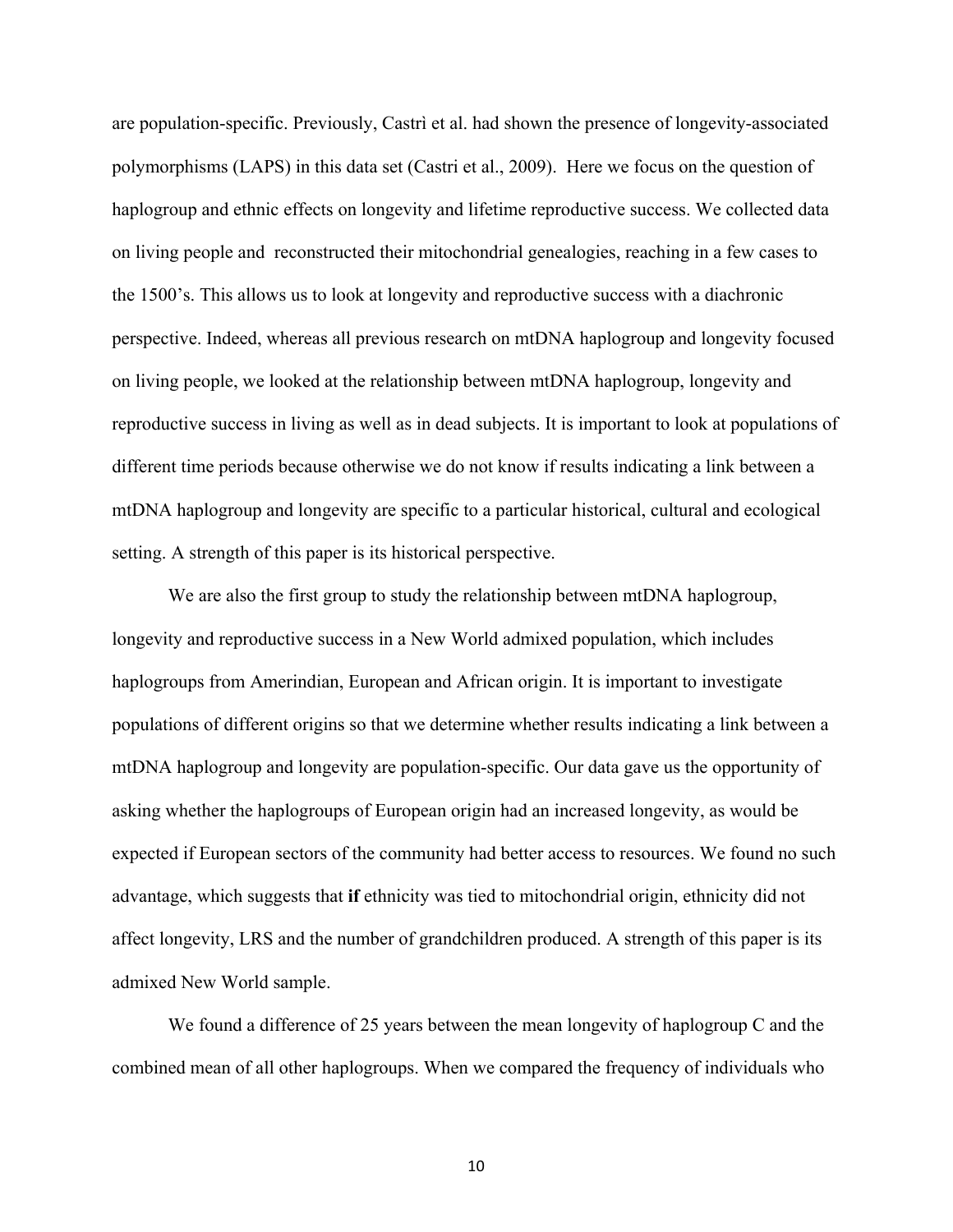died in the  $\leq 40$  age category by haplogroup, we obtained significant results when haplogroup C was compared with haplogroup A. The relative risk of dying young was significant for haplogroup C in comparison with haplogroups A and B. In sharp contrast with the decreased longevity of haplogroup C, its LRS and number of grandchildren did not differ when compared with the LRS and number of grandchildren of the other haplogroups. This indicates that the decreased longevity of individuals from haplogroup C did not compromise their reproductive output. Unfortunately, our data do not allow us to ascertain if the children of haplogroup C women experienced increased mortality after their mother's comparatively early deaths.

A limitation of our study is its sample size, particularly the small number of haplogroup C individuals. In similar admixed Latin American populations [the Central Valley of Costa Rica, Mexican Mestizos, Antioquia in Colombia (Carvajal-Carmona et al., 2003; Martinez-Cortes et al., 2013), but not in Venezuela (Gomez-Carballa et al., 2012)], the C haplogroup is much less frequent than are the A or B haplogroups. This is also the case for many (though not all) Latin American indigenous communities [(Mizuno et al., 2014) and references therein]; (Rickards et al., 1999; Sandoval et al., 2009). Indeed, in a study among Costa Rica's Huetar Indigenous population, the C haplogroup was absent (Santos et al., 1994). The fact that our sample has few haplogroup C participants simply reflects the variation of the population from which this sample was taken. The Atenas population, as well as the others cited above, has a low frequency of haplogroup C. Whether such low frequency is due to the shortened longevity we found in our study is an interesting question worth pursuing with a larger sample of living participants.

When we investigated the mtDNA haplogroups of aged individuals ( $>80$ ) controlling for time period, we found that for all centuries, long-lived individuals did not differ significantly from controls in their mtDNA haplogroups. We are not the first group to find that the aged do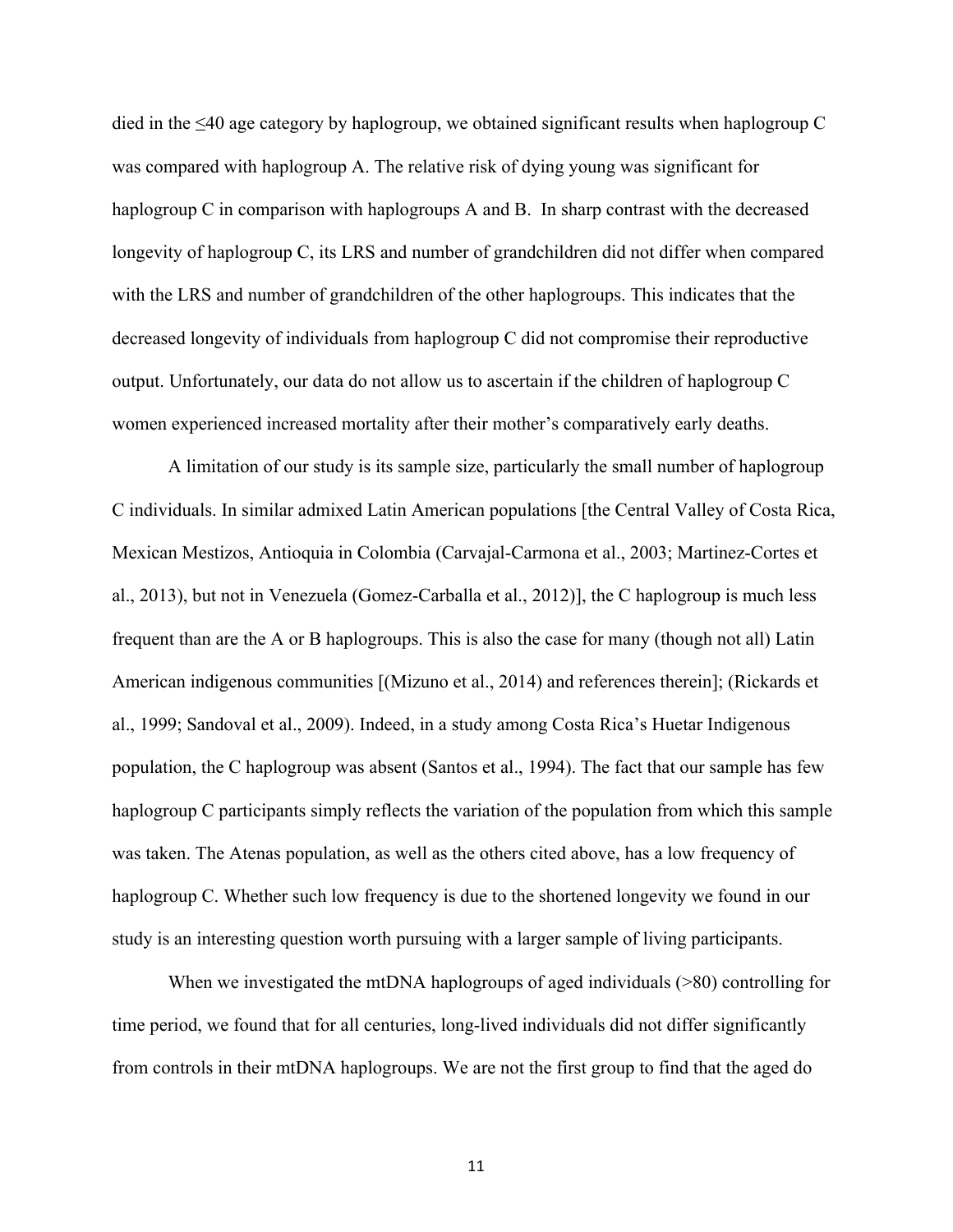not differ in their mtDNA haplogroup, as no difference was reported in samples from Tunisia, Spain and North Europe (Benn, Schwartz, Nordestgaard, & Tybjaerg-Hansen, 2008; Costa et al., 2009; Pinos et al., 2012). Our results are particularly different from those reported in some European populations, in which the J haplogroup was found to be significantly associated with extended longevity (De Benedictis et al., 1999; De Benedictis et al., 2001; Niemi et al., 2003). In contrast, we found no association between extended longevity and the J haplogroup, a result also reported by others (Dato et al., 2004; Ross et al., 2001).

The fact that we found an association between decreased longevity and haplogroup C, which has not been reported before, might be explained by Raule et al.'s assertion that the effect of mitochondrial DNA variation on human longevity is influenced by the interaction between mutations in the mtDNA genome concomitantly inherited (Raule et al., 2014). Such inheritance may be at the root of the question why there are so many different longevity-mtDNA associations reported in the literature.

Most previous work on the mitochondrial bases of differential longevity has focused on individuals of unusually extended longevity rather than on individuals of unusually shortened longevity. We hope our results will spark interest in research on the mtDNA make up of shortlived individuals. We also hope to see other studies which, by using mtDNA, will study mitochondrial DNA of long-lived individuals who lived in previous centuries using controls born during the same time period.

Our study has evolutionary and bio-cultural approaches to the topic of differential longevity and mtDNA haplogroup. By investigating if differential longevity affects differential lifetime reproductive success, we have addressed the possible connection between longevity and fitness. By controlling for generation and century of birth, we controlled for a myriad of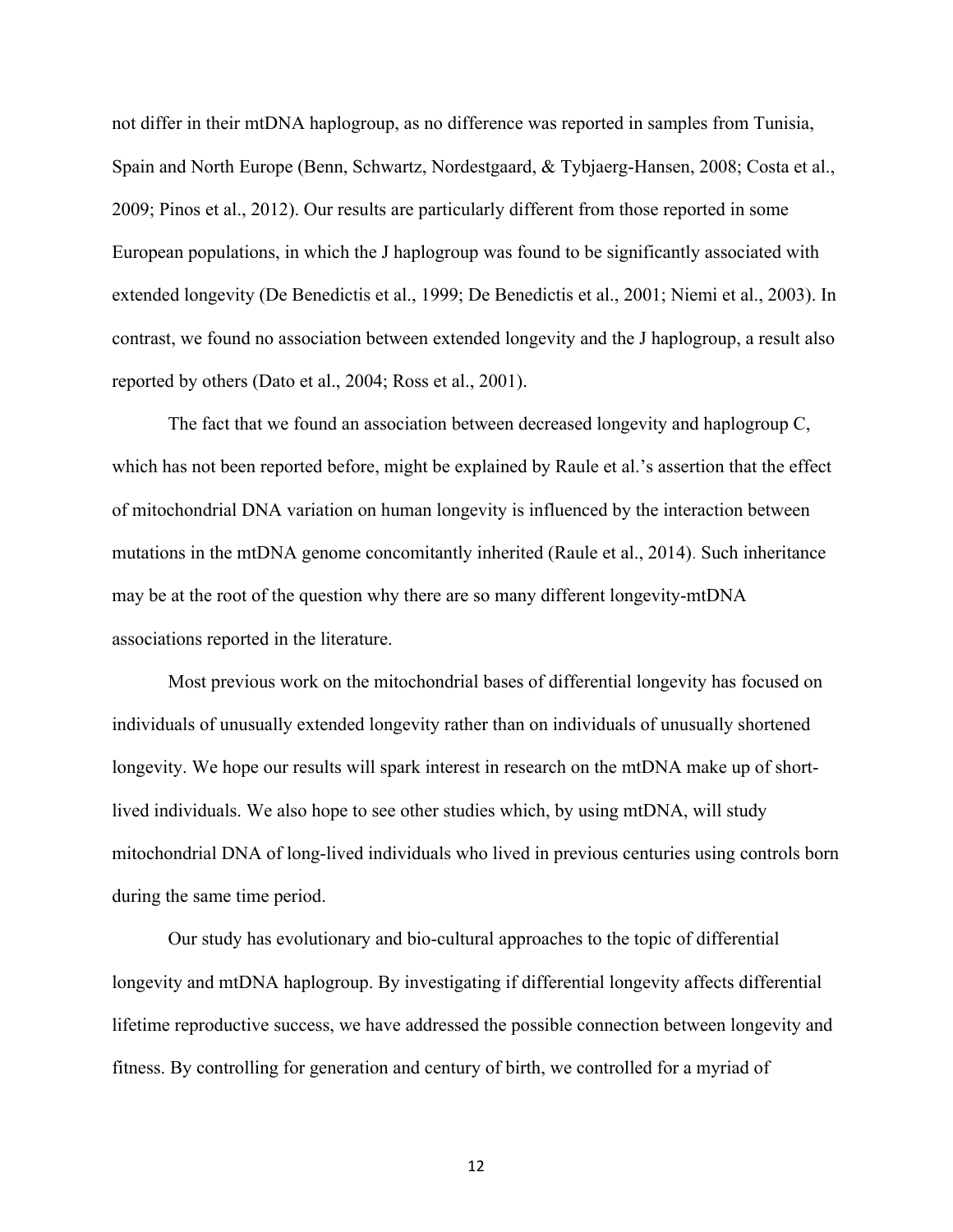environmental, historic and cultural factors which could have influenced longevity. We have contributed cross-cultural data to an ever-growing literature on mitochondrial influences on differential longevity by analyzing an admixed New World population. We suggest that rather than focusing on extended longevity, we should be focusing on differential longevity and differential reproduction of individuals with different mitochondrial DNA make up.

#### **Acknowledgements**

This project was supported by a grant from the National Institutes of Aging (1-R03-AG022616- 01) to LM and by Italian Ministry of Universities and Research (MIUR) Grants to DP and DL. We dedicate this paper to the memory of Loredana Castrì and Ramón Villegas-Palma.

### **Literature Cited**

- Benn, Marianne, Schwartz, Marianne, Nordestgaard, Borge G., & Tybjaerg-Hansen, Anne. (2008). Mitochondrial haplogroups - Ischemic cardiovascular disease, other diseases, mortality, and longevity in the general population. *Circulation, 117*(19), 2492–2501. doi: 10.1161/circulationaha.107.756809
- Cai, Xiao-yun, Wang, Xiao-feng, Li, Shi-lin, Qian, Ji, Qian, De-gui, Chen, Fei, . . . Jin, Li. (2009). Association of Mitochondrial DNA Haplogroups with Exceptional Longevity in a Chinese Population. *Plos One, 4*(7). doi: 10.1371/journal.pone.0006423
- Carvajal-Carmona, L. G., Ophoff, R., Service, S., Hartiala, J., Molina, J., Leon, P., . . . Ruiz-Linares, A. (2003). Genetic demography of Antioquia (Colombia) and the Central Valley of Costa Rica. *Human Genetics, 112*(5–6), 534–541. doi: 10.1007/s00439-002-0899-8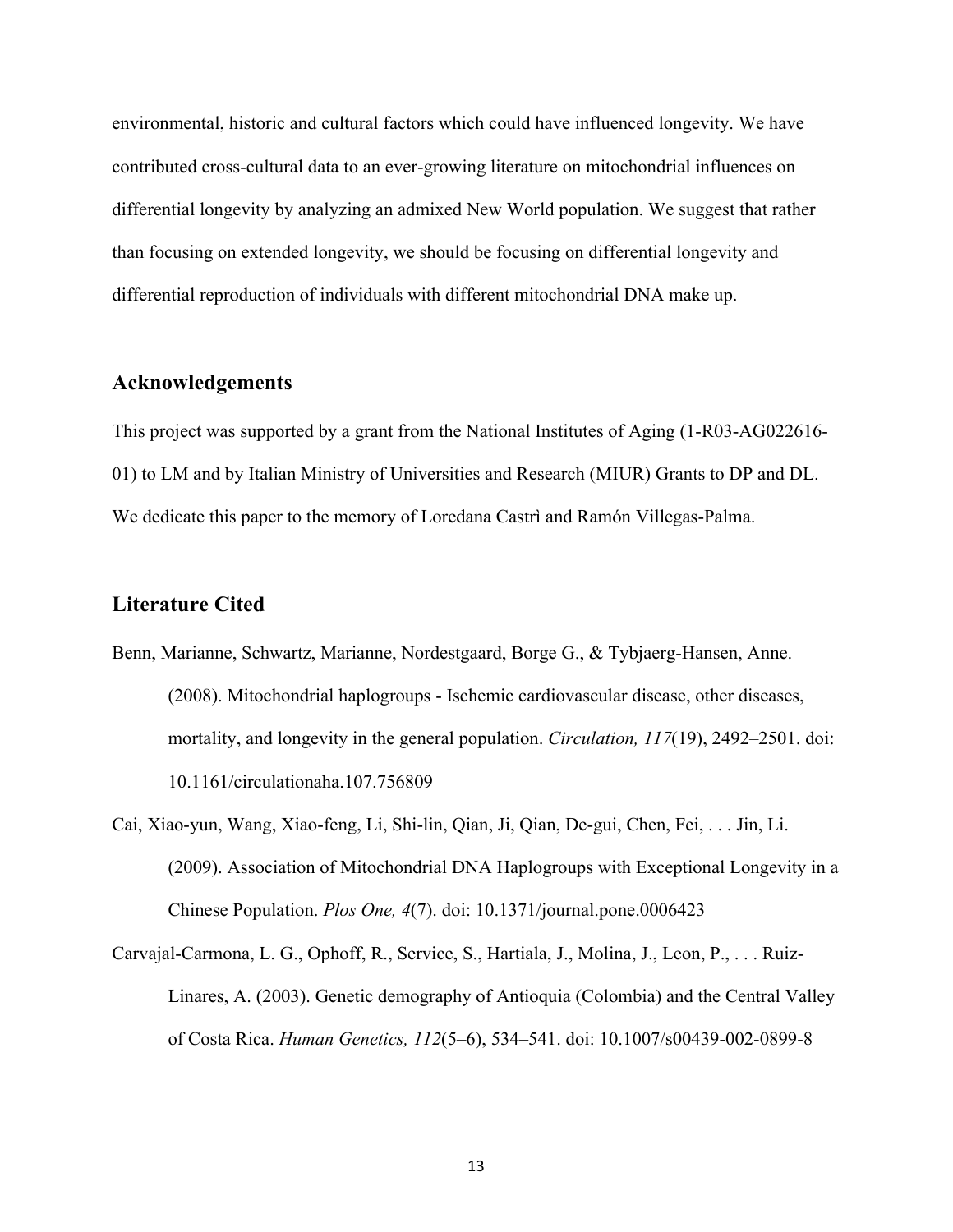- Castri, Loredana, Melendez-Obando, Mauricio, Villegas-Palma, Ramon, Barrantes, Ramiro, Raventos, Henrieta, Pereira, Reynaldo, . . . Madrigal, Lorena. (2009). Mitochondrial Polymorphisms Are Associated Both with Increased and Decreased Longevity. *Human Heredity, 67*(3), 147–153. doi: 10.1159/000181152
- Costa, Marta D., Cherni, Lotfi, Fernandes, Veronica, Freitas, Fernando, el Gaaied, Amel Ben Ammar, & Pereira, Luisa. (2009). Data from complete mtDNA sequencing of Tunisian centenarians: Testing haplogroup association and the "golden mean" to longevity. *Mechanisms of Ageing and Development, 130*(4), 222–226. doi: 10.1016/j.mad.2008.12.001
- Courtenay, Monique D., Gilbert, John R., Jiang, Lan, Cummings, Anna C., Gallins, Paul J., Caywood, Laura, . . . Scott, William K. (2012). Mitochondrial Haplogroup X is associated with successful aging in the Amish. *Human Genetics, 131*(2), 201–208. doi: 10.1007/s00439-011-1060-3
- Dato, S., Passarino, G., Rose, G., Altomare, K., Bellizzi, D., Mari, V., . . . De Benedictis, G. (2004). Association of the mitochondrial DNA haplogroup J with longevity is population specific. *European Journal of Human Genetics, 12*(12), 1080–1082. doi: 10.1038/sj.ejhg.5201278
- De Benedictis, G., Rose, G., Carrieri, G., De Luca, M., Falcone, E., Passarino, G., . . . Franceschi, C. (1999). Mitochondrial DNA inherited variants are associated with successful aging and longevity in humans. *Faseb Journal, 13*(12), 1532–1536.
- De Benedictis, G., Tan, Q. H., Jeune, B., Christensen, K., Ukraintseva, S. V., Bonafe, M., . . . Yashin, A. I. (2001). Recent advances in human gene-longevity association studies.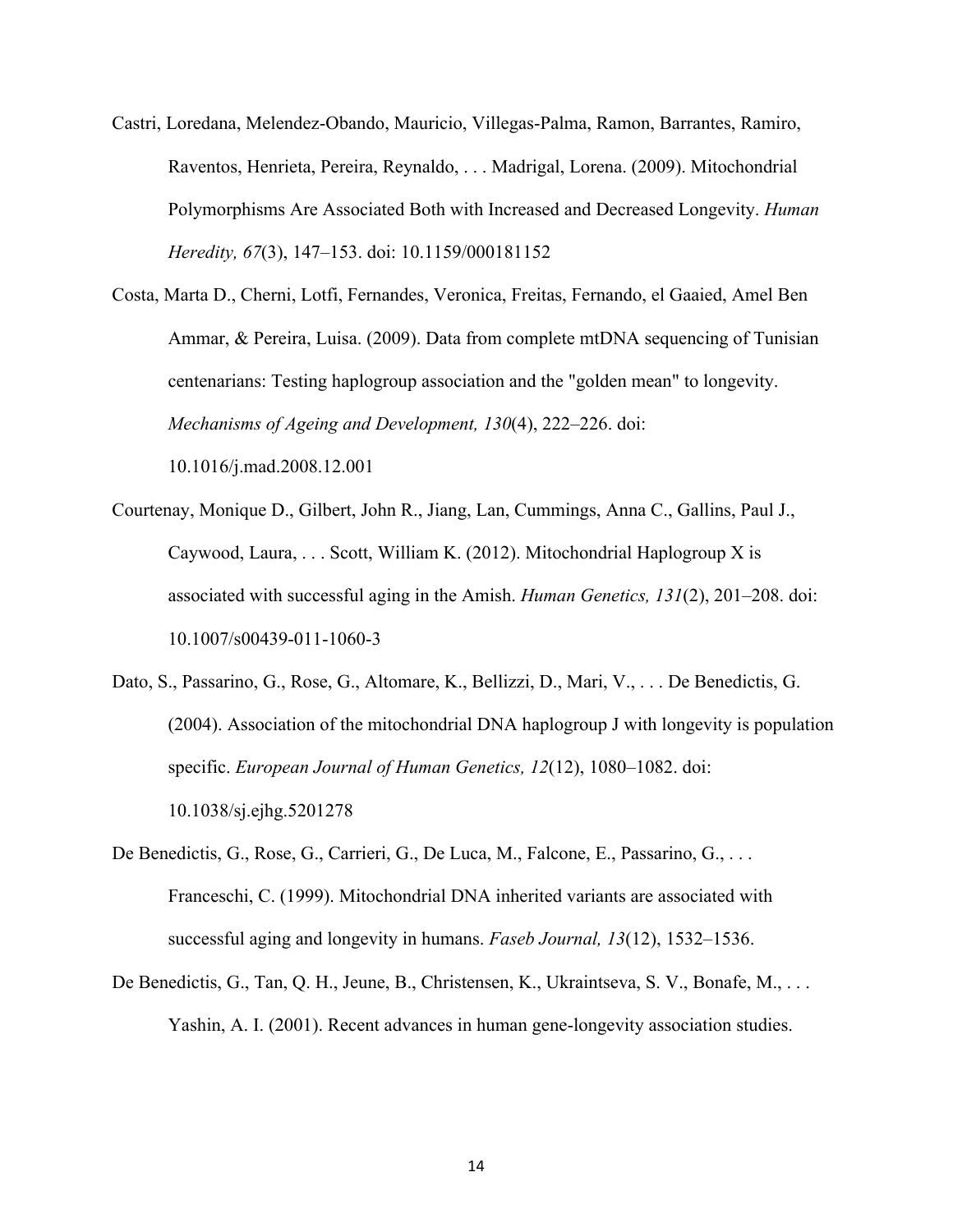*Mechanisms of Ageing and Development, 122*(9), 909–920. doi: 10.1016/s0047- 6374(01)00247-0

- Dominguez-Garrido, Elena, Martinez-Redondo, Diana, Martin-Ruiz, Carmen, Gomez-Duran, Aurora, Ruiz-Pesini, Eduardo, Madero, Pilar, . . . Lopez-Perez, Manuel J. (2009). Association of mitochondrial haplogroup J and mtDNA oxidative damage in two different North Spain elderly populations. *Biogerontology, 10*(4), 435–442. doi: 10.1007/s10522-008-9186-y
- Feng, Jie, Zhang, Jianyi, Liu, Ming, Wan, Gang, Qi, Keyan, Zheng, Chenguang, . . . Yang, Ze. (2011). Association of mtDNA haplogroup F with healthy longevity in the female Chuang population, China. *Experimental Gerontology, 46*(12), 987–993. doi: 10.1016/j.exger.2011.09.001
- Gillespie, D. O. S., Russell, A. F., & Lummaa, V. (2013). THE EFFECT OF MATERNAL AGE AND REPRODUCTIVE HISTORY ON OFFSPRING SURVIVAL AND LIFETIME REPRODUCTION IN PREINDUSTRIAL HUMANS. *Evolution, 67*(7), 1964–1974. doi: 10.1111/evo.12078
- Gomez-Carballa, Alberto, Ignacio-Veiga, Ana, Alvarez-Iglesias, Vanesa, Pastoriza-Mourelle, Ana, Ruiz, Yarimar, Pineda, Lennie, . . . Salas, Antonio. (2012). A melting pot of multicontinental mtDNA lineages in admixed Venezuelans. *American Journal of Physical Anthropology, 147*(1), 78–87. doi: 10.1002/ajpa.21629
- Guney, Ozgur, Ak, Handan, Atay, Sevcan, Ozkaya, Ali Burak, & Aydin, Hikmet Hakan. (2014). Mitochondrial DNA polymorphisms associated with longevity in the Turkish population. *Mitochondrion, 17*, 7–13.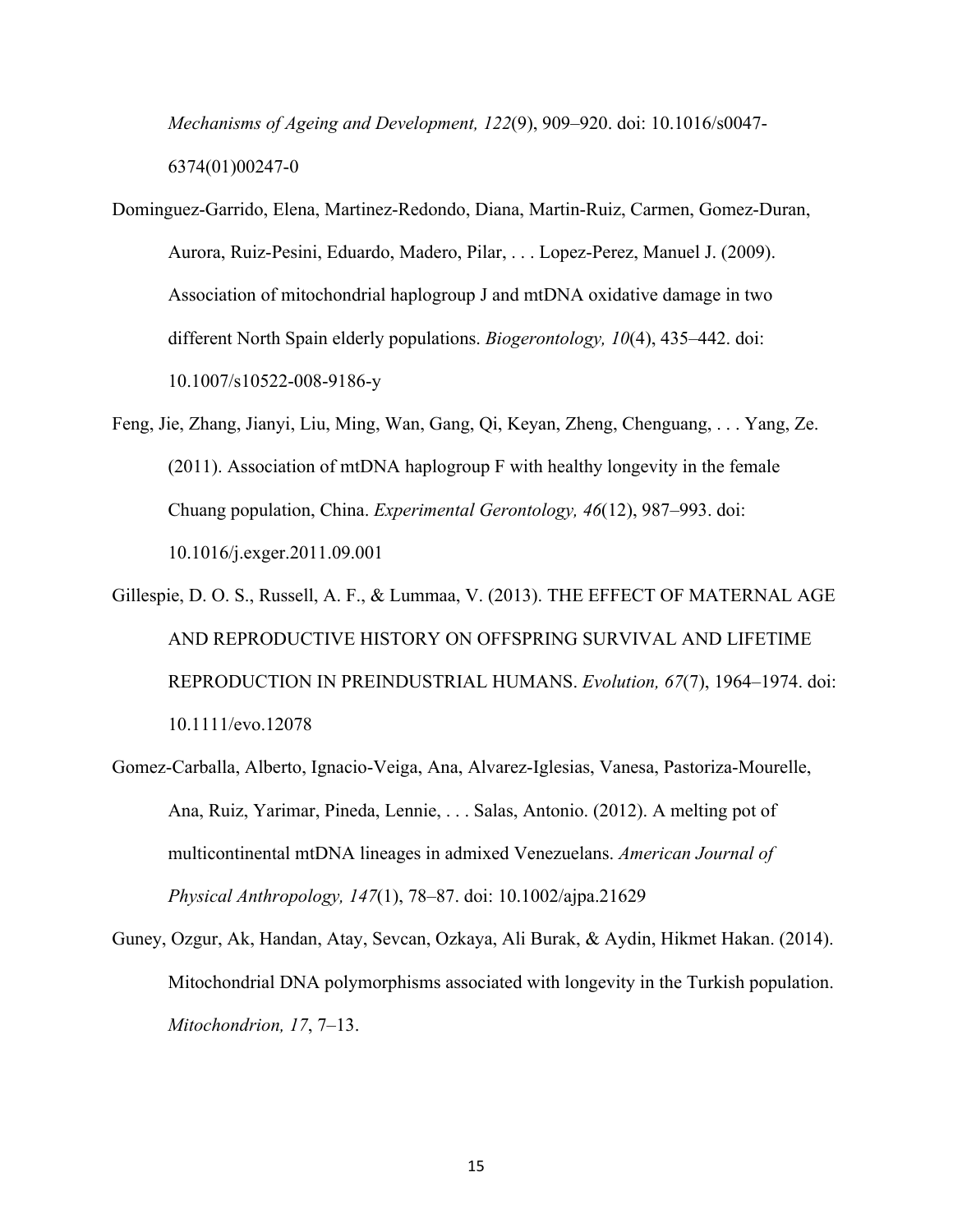- Kashani, Baharak Hooshiar, Perego, Ugo A., Olivieri, Anna, Angerhofer, Norman, Gandini, Francesca, Carossa, Valeria, . . . Torroni, Antonio. (2012). Mitochondrial haplogroup C4c: A rare lineage entering America through the ice-free corridor? *American Journal of Physical Anthropology, 147*(1), 35–39. doi: 10.1002/ajpa.21614
- Kolman, C. J., & Bermingham, E. (1997). Mitochondrial and nuclear DNA diversity in the Choco and Chibcha amerinds of Panama. *Genetics, 147*(3), 1289–1302.
- Lewis, S. J., & Brunner, E. J. (2004). Methodological problems in genetic association studies of longevity - the apolipoprotein E gene as an example. *International Journal of Epidemiology, 33*(5), 962–970. doi: 10.1093/ije/dyh214
- Lv, Ze-ping, Zheng, Chen-guang, Kong, Fang, Feng, Jie, Jiang, Wen-yu, Hu, Cai-you, . . . Yang, Ze. (2010). Study on the longevity related mitochondrial genome variation in Bama elderly population in Guangxi province. *Zhonghua Yixue Yichuanxue Zazhi, 27*(4), 423– 427. doi: 10.3760/cma.j.issn.1003-9406.2010.04.014
- Madrigal, L., Relethford, J. H., & Crawford, M. H. (2003). Heritability and anthropometric influences on human fertility. *American Journal of Human Biology, 15*(1), 16–22. doi: 10.1002/ajhb.10109
- Madrigal, Lorena, & Melendez-Obando, Mauricio. (2008). Grandmothers' longevity negatively affects daughters' fertility. *Am J Phys Anthropol, 136*(2), 223–229. doi: 10.1002/ajpa.20798
- Martinez-Cortes, Gabriela, Salazar-Flores, Joel, Haro-Guerrero, Javier, Rubi-Castellanos, Rodrigo, Velarde-Felix, Jesus S., Munoz-Valle, Jose F., . . . Rangel-Villalobos, Hector. (2013). Maternal admixture and population structure in Mexican-Mestizos based on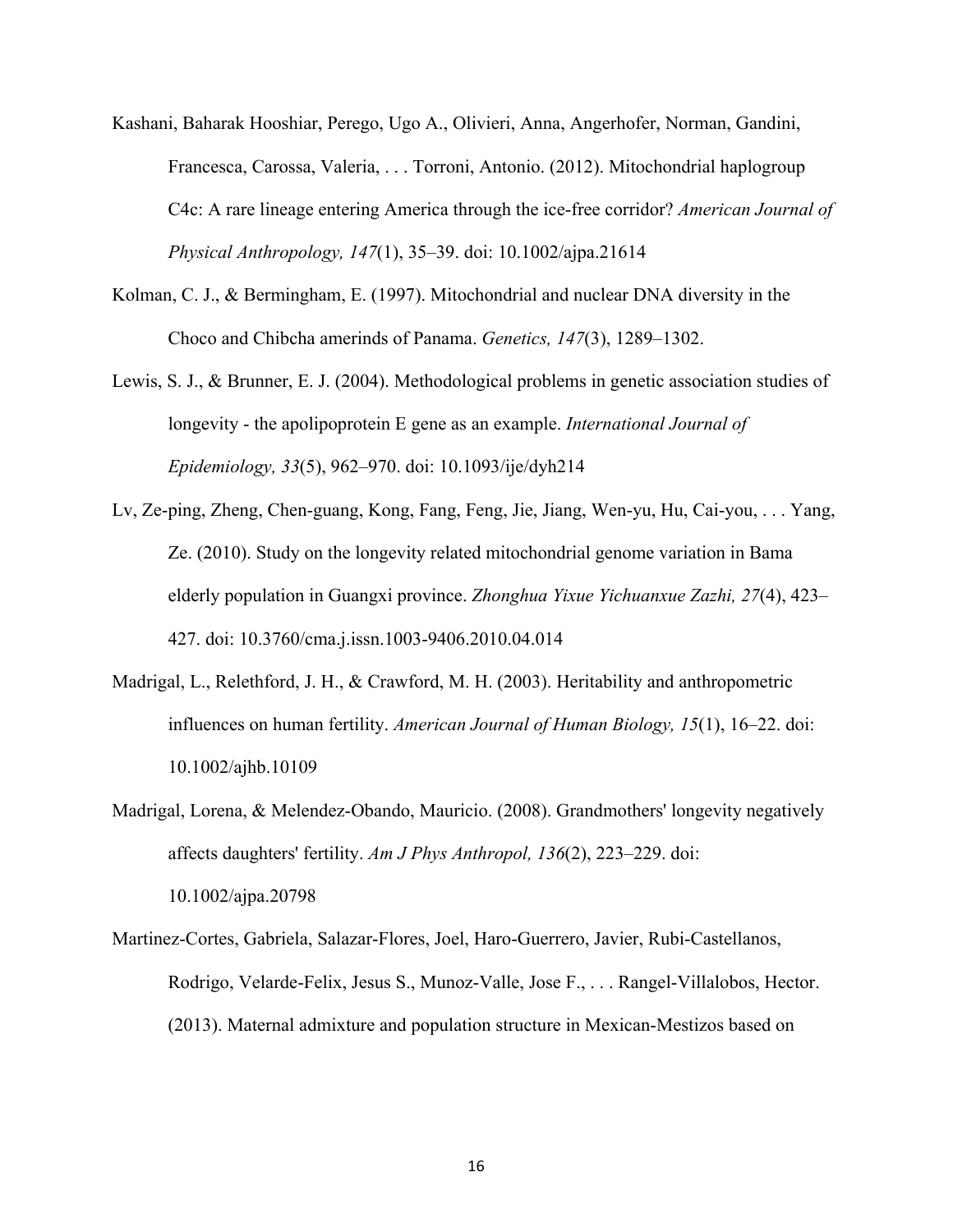mtDNA haplogroups. *American Journal of Physical Anthropology, 151*(4), 526–537. doi: 10.1002/ajpa.22293

- Mizuno, F, Gojobori, J, Wang, L, Onishi, K, Sugiyama, S, Granados, J, . . . Ueda, S. (2014). Complete mitogenome analysis of indigenous populations in Mexico: its relevance for the origin of Mesoamericans. *Journal of Human Genetics, 59*, 359–367.
- Morrison, DF. (1976). *Multivariat statistical methods* (Second ed.). New York: McGraw-Hill Book Company.
- Niemi, A. K., Hervonen, A., Hurme, M., Kurhunen, P. J., Jylha, M., & Majamaa, K. (2003). Mitochondrial DNA polymorphisms associated with longevity in a Finnish population. *Human Genetics, 112*(1), 29–33. doi: 10.1001/s00439-002-0843-y
- Niemi, A. K., Moilanen, J. S., Tanaka, M., Hervonen, A., Hurme, M., Lehtimaki, T., . . . Majamaa, K. (2005). A combination of three common inherited mitochondrial DNA polymorphisms promotes longevity in Finnish and Japanese subjects. *European Journal of Human Genetics, 13*(2), 166–170. doi: 10.1038/sj.ejhg.5201308
- Nijiati, Muyesai, Saidaming, Abulajiang, Qiao, Jun, Cheng, Zuheng, Qiu, Changchun, & Sun, Yujing. (2013). GNB3, eNOS, and Mitochondria! DNA Polymorphisms Correlate to Natural Longevity in a Xinjiang Uygur Population. *Plos One, 8*(12). doi: 10.1371/journal.pone.0081806
- Nishigaki, Yutaka, Fuku, Noriyuki, & Tanaka, Masashi. (2010). Mitochondrial haplogroups associated with lifestyle-related diseases and longevity in the Japanese population. *Geriatrics & Gerontology International, 10*, S221–S235. doi: 10.1111/j.1447- 0594.2010.00599.x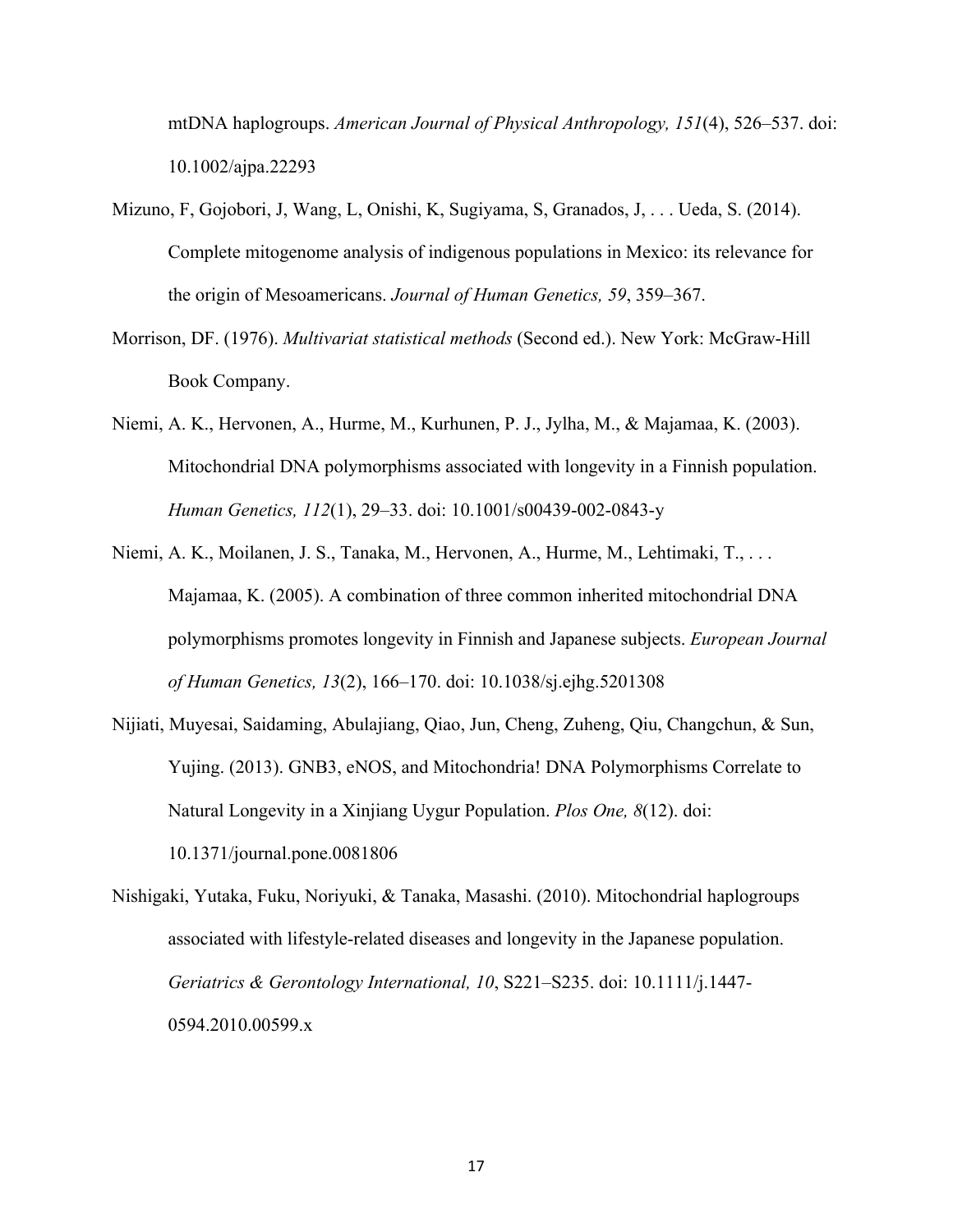- Pinos, Toms, Nogales-Gadea, Gisela, Ruiz, Jonatan R., Rodriguez-Romo, Gabriel, Santiago-Dorrego, Catalina, Fiuza-Luces, Carmen, . . . Lucia, Alejandro. (2012). Are mitochondrial haplogroups associated with extreme longevity? A study on a Spanish cohort. *Age, 34*(1), 227–233. doi: 10.1007/s11357-011-9209-5
- Raule, Nicola, Sevini, Federica, Li, Shengting, Barbieri, Annalaura, Tallaro, Federica, Lomartire, Laura, . . . Franceschi, Claudio. (2014). The co-occurrence of mtDNA mutations on different oxidative phosphorylation subunits, not detected by haplogroup analysis, affects human longevity and is population specific. *Aging Cell, 13*(3), 401–407. doi: 10.1111/acel.12186
- Rickards, O., Martinez-Labarga, C., Lum, J. K., De Stefano, G. F., & Cann, R. L. (1999). mtDNA history of the Cayapa Amerinds of Ecuador: Detection of additional founding lineages for the native American populations. *American Journal of Human Genetics, 65*(2), 519–530. doi: 10.1086/302513
- Ross, O. A., McCormack, R., Curran, M. D., Duguid, R. A., Barnett, Y. A., Rea, I. M., & Middleton, D. (2001). Mitochondrial DNA polymorphism: its role in longevity of the Irish population. *Experimental Gerontology, 36*(7), 1161–1178. doi: 10.1016/s0531- 5565(01)00094-8
- Sandoval, Karla, Buentello-Malo, Leonor, Penaloza-Espinosa, Rosenda, Avelino, Heriberto, Salas, Antonio, Calafell, Francesc, & Comas, David. (2009). Linguistic and maternal genetic diversity are not correlated in Native Mexicans. *Human Genetics, 126*(4), 521– 531. doi: 10.1007/s00439-009-0693-y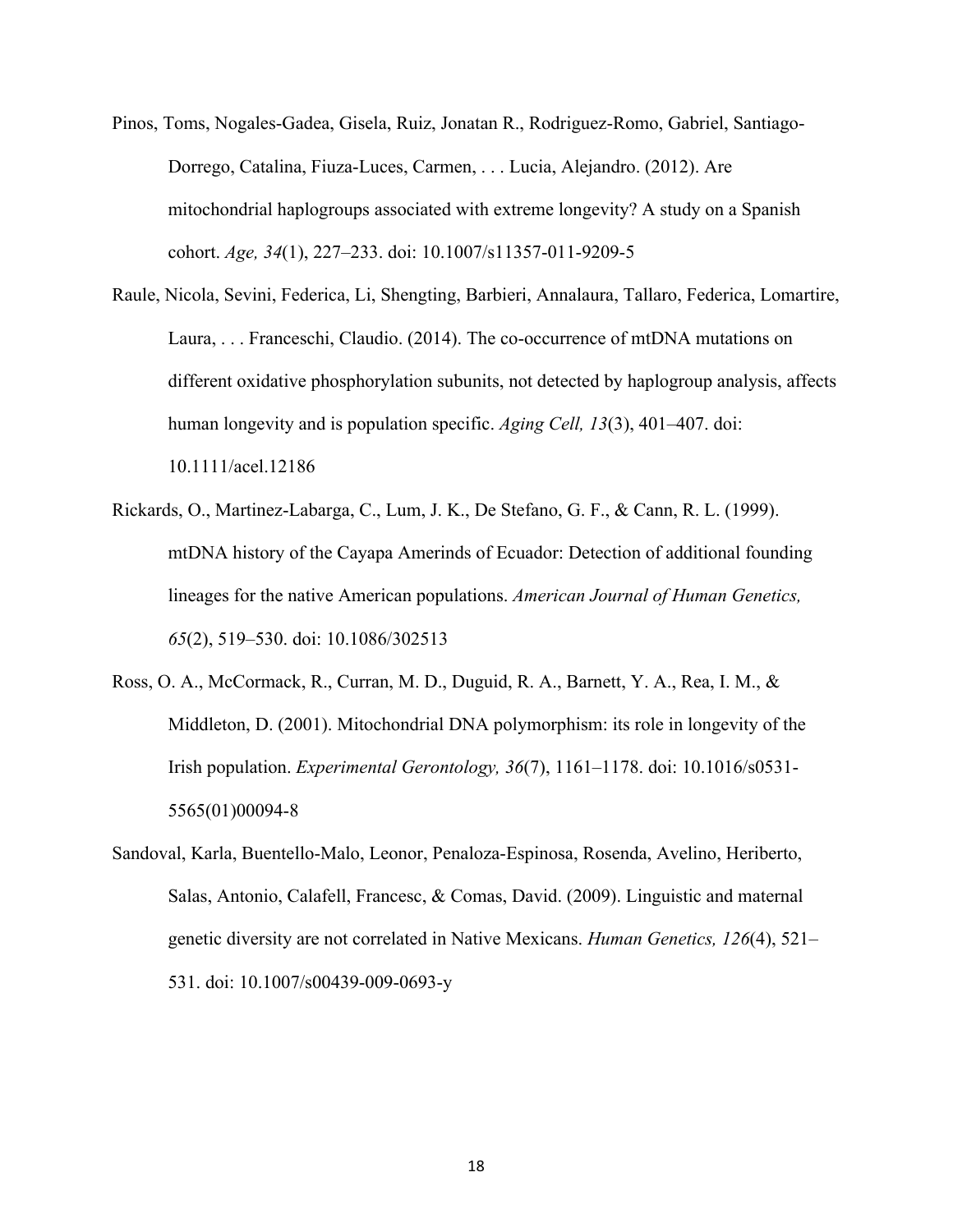- Sans, Monica, Figueiro, Gonzalo, & Hidalgo, Pedro C. (2012). A New Mitochondrial C1 Lineage from the Prehistory of Uruguay: Population Genocide, Ethnocide, and Continuity. *Human Biology, 84*(3), 287–305.
- Santos, M., Ward, R. H., & Barrantes, R. (1994). MTDNA VARIATION IN THE CHIBCHA AMERINDIAN HUETAR FROM COSTA-RICA. *Human Biology, 66*(6), 963–977.
- Strassmann, B. I., & Gillespie, B. (2003). How to measure reproductive success? *American Journal of Human Biology, 15*(3), 361–369. doi: 10.1002/ajhb.10154
- von Wurmb-Schwark, Nicole, Schwark, Thorsten, Caliebe, Amke, Drenske, Carolin, Nikolaus, Susanna, Schreiber, Stefan, & Nebel, Almut. (2010). Low level of the mtDNA(4977) deletion in blood of exceptionally old individuals. *Mechanisms of Ageing and Development, 131*(3), 179–184. doi: 10.1016/j.mad.2010.01.005
- Yang, Xiurong, Wang, Xinping, Yao, Huilu, Deng, Jixian, Jiang, Qinyang, Guo, Yafen, . . . Jiang, Hesheng. (2012). Mitochondrial DNA polymorphisms are associated with the longevity in the Guangxi Bama population of China. *Molecular Biology Reports, 39*(9), 9123–9131. doi: 10.1007/s11033-012-1784-8
- Zapico, Sara C., & Ubelaker, Douglas H. (2013). mtDNA Mutations and Their Role in Aging, Diseases and Forensic Sciences. *Aging and Disease, 4*(6), 364–380.
- Zietsch, B. P., Kuja-Halkola, R., Walum, H., & Verweij, K. J. H. (2014). Perfect genetic correlation between number of offspring and grandoffspring in an industrialized human population. *Proceedings of the National Academy of Sciences of the United States of America, 111*(3), 1032–1036. doi: 10.1073/pnas.1310058111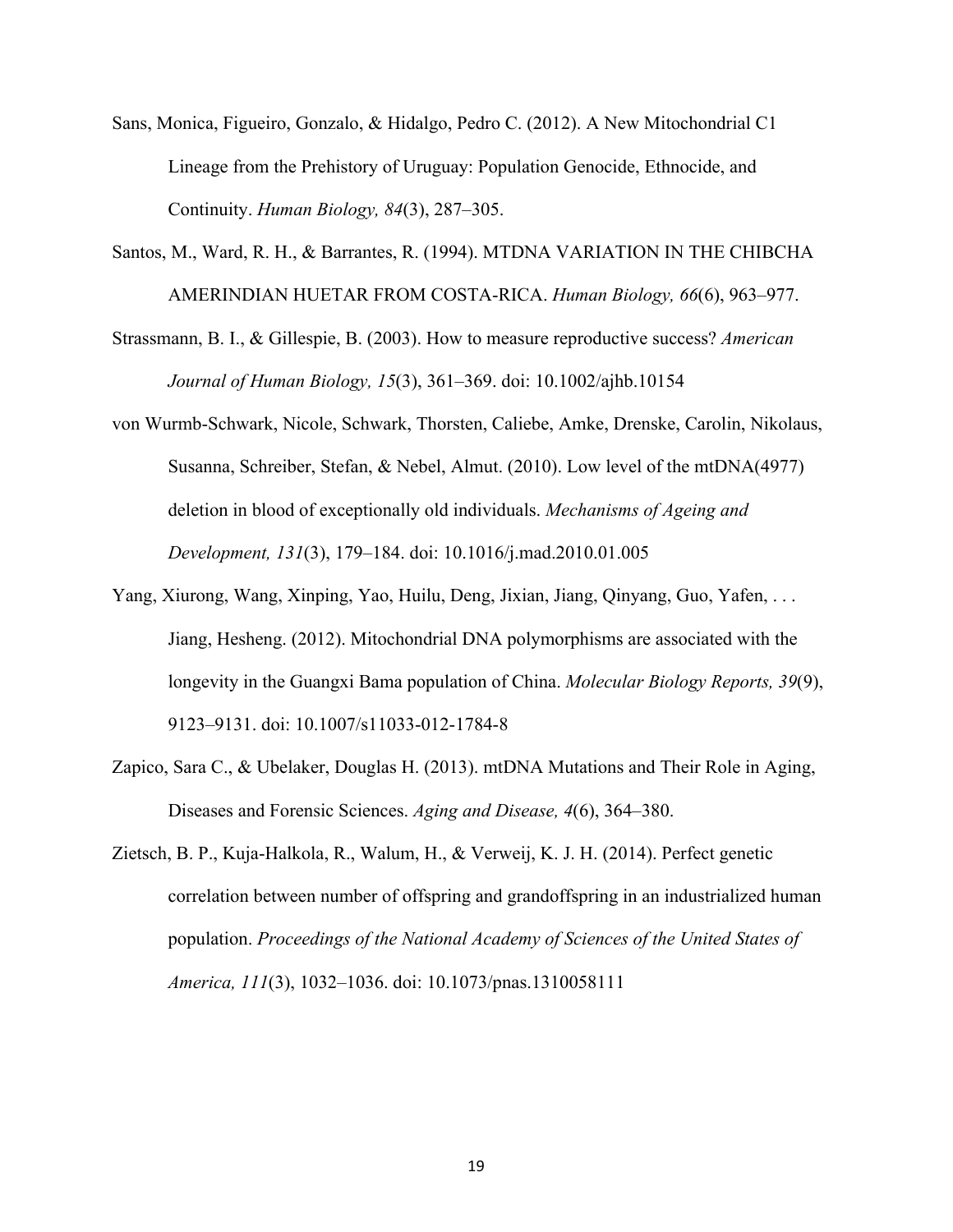### **Table 1**

Summary statistics for longevity, life-time reproductive success, and number of grandchildren. Data for the entire period and by century.

| Descriptive statistics for entire period |                                                    |            |                         |  |  |  |
|------------------------------------------|----------------------------------------------------|------------|-------------------------|--|--|--|
|                                          | Longevity                                          | <b>LRS</b> | Number of grandchildren |  |  |  |
| Mean                                     | 68.52                                              | 8          | 7.25                    |  |  |  |
| Standard deviation                       | 17.65                                              | 3.68       | 3.96                    |  |  |  |
| Sample size                              | 574                                                | 706        | 671                     |  |  |  |
| Shapiro-Wilk W p                         | p<0.0001                                           | p<0.0001   | p<0.0001                |  |  |  |
| Birth date between 1900-1940             |                                                    |            |                         |  |  |  |
|                                          | <b>LRS</b><br>Longevity                            |            | Number of grandchildren |  |  |  |
| Mean                                     | 79.57                                              | 7.81       | 4.55                    |  |  |  |
| Standard deviation                       | 13.52                                              | 3.9        | 3.63                    |  |  |  |
| Sample size                              | 132                                                | 197        | 154                     |  |  |  |
| Shapiro-Wilk W p                         | p<0.0001                                           | p<0.001    | p<0.0001                |  |  |  |
| Birth date between 1800-1899             |                                                    |            |                         |  |  |  |
|                                          | <b>LRS</b><br>Number of grandchildren<br>Longevity |            |                         |  |  |  |
| Mean                                     | 67.58                                              | 8.2        | 8.15                    |  |  |  |
| Standard deviation                       | 17.41                                              | 3.68       | 3.89                    |  |  |  |
| Sample size                              | 321                                                | 350        | 350                     |  |  |  |
| Shapiro-Wilk W p                         | p<0.003                                            | p<0.0005   | 0.0001                  |  |  |  |
| Birth date between 1700-1799             |                                                    |            |                         |  |  |  |
|                                          | Longevity                                          | <b>LRS</b> | Number of grandchildren |  |  |  |
| Mean                                     | 60                                                 | 8.51       | 8.3                     |  |  |  |
| Standard deviation                       | 14.2                                               | 3.13       | 3.25                    |  |  |  |
| Sample size                              | 97                                                 | 123        | 121                     |  |  |  |
| Shapiro-Wilk W p                         | P < 0.92                                           | P < 0.1    | 0.12                    |  |  |  |
| Birth date between 1600-1699             |                                                    |            |                         |  |  |  |
|                                          | Number of grandchildren<br>Longevity<br><b>LRS</b> |            |                         |  |  |  |
| Mean                                     | 54.87                                              | 5.31       | 6.3                     |  |  |  |
| Standard deviation                       | 17.62                                              | 2.92       | 2.69                    |  |  |  |
| Sample size                              | 15                                                 | 19         | 20                      |  |  |  |
| Shapiro-Wilk W p                         | p<0.28                                             | p<0.04     | 0.83                    |  |  |  |
| Birth date before 1600                   |                                                    |            |                         |  |  |  |
|                                          | Longevity                                          | <b>LRS</b> | Number of grandchildren |  |  |  |
| Mean                                     | 54                                                 | 6.22       | 7.08                    |  |  |  |
| Standard deviation                       | 27.13                                              | 3.34       | 3.33                    |  |  |  |
| Sample size                              | 9                                                  | 23         | 26                      |  |  |  |
| Shapiro-Wilk W p                         | p<0.13                                             | p<0.38     | 0.41                    |  |  |  |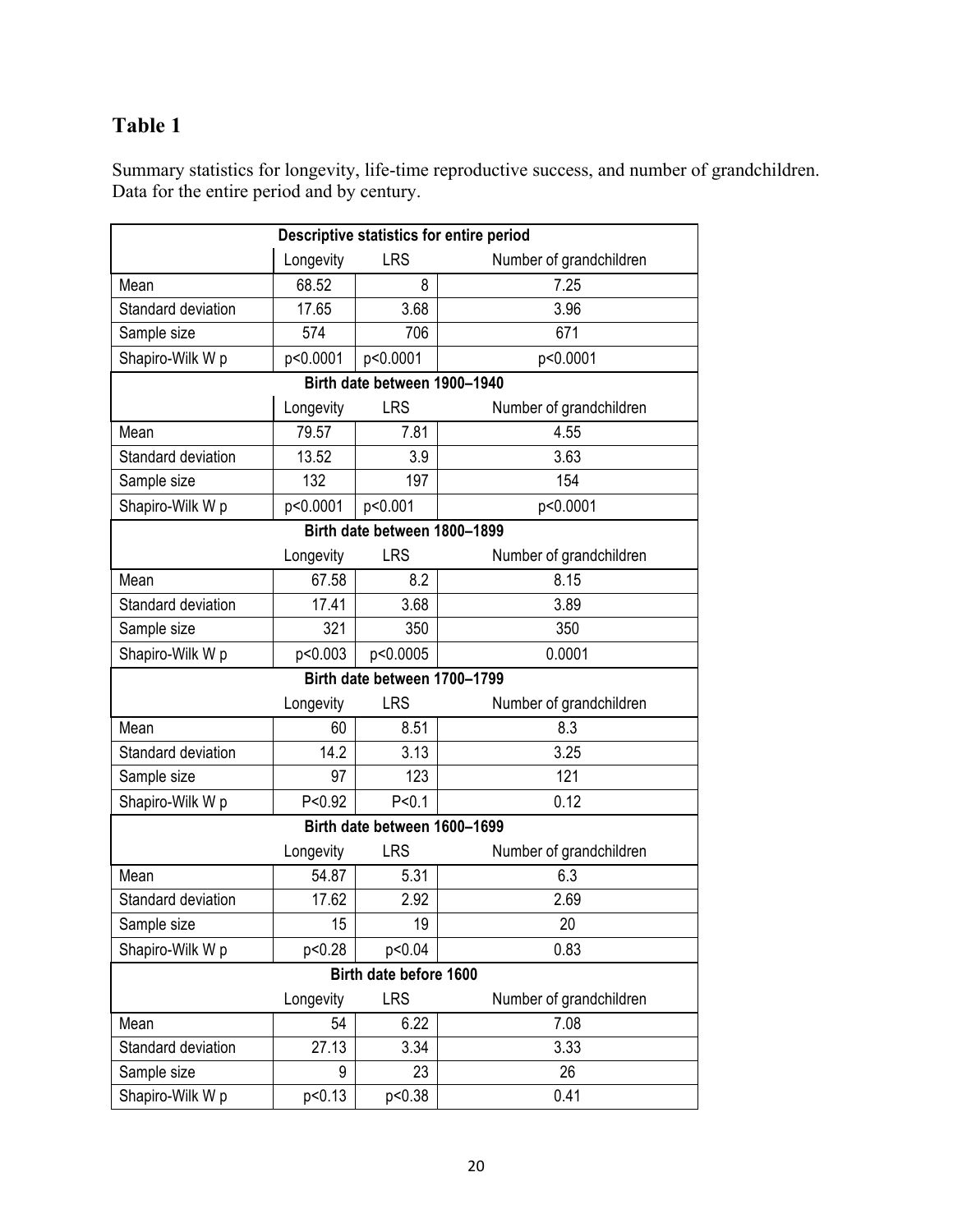### **Table 2**

Mean longevity, life-time reproductive success and number of grandchildren by haplogroup. 1500–1940.

| HG                            | n   | Longevity | <b>LRS</b> | Grandchildren |
|-------------------------------|-----|-----------|------------|---------------|
| A                             | 361 | 68.17     | 7.97       | 7.22          |
| B                             | 262 | 69.87     | 8.09       | 7.23          |
| C                             | 9   | 44.5      | 7.66       | 7             |
| D                             | 19  | 62.05     | 8.15       | 7.1           |
| Н                             | 52  | 69.12     | 7.92       | 7.24          |
| H <sub>1</sub> b <sub>1</sub> | 12  | 67.83     | 8.66       | 7.45          |
|                               | 26  | 72.85     | 7.43       | 6.7           |
| .4g                           | 3   | 74.33     | 8          | 8.5           |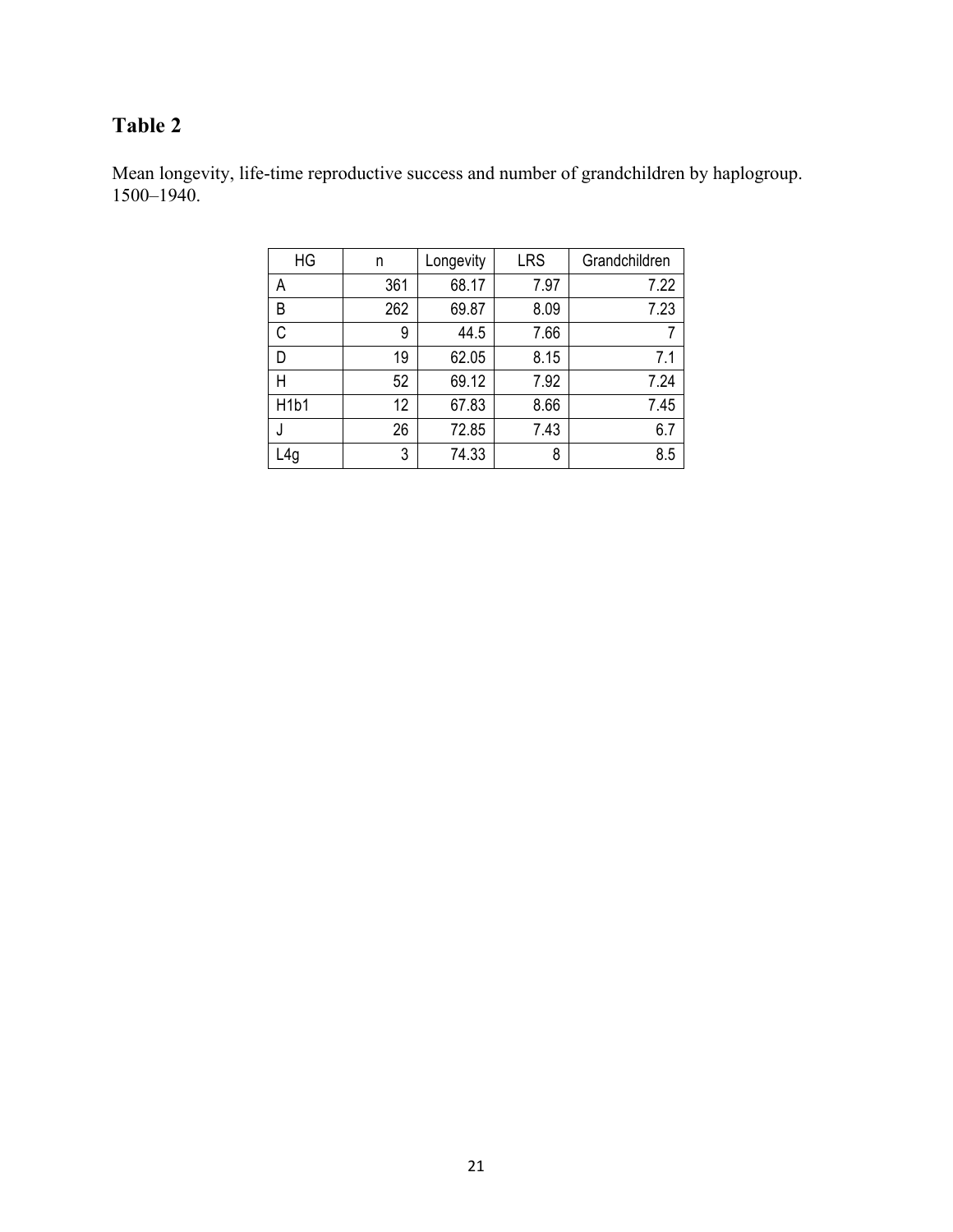## **Figure 1**

A genealogy extending back to the 1500's. Names have been removed.



 $1\,\mathrm{of}\,1$